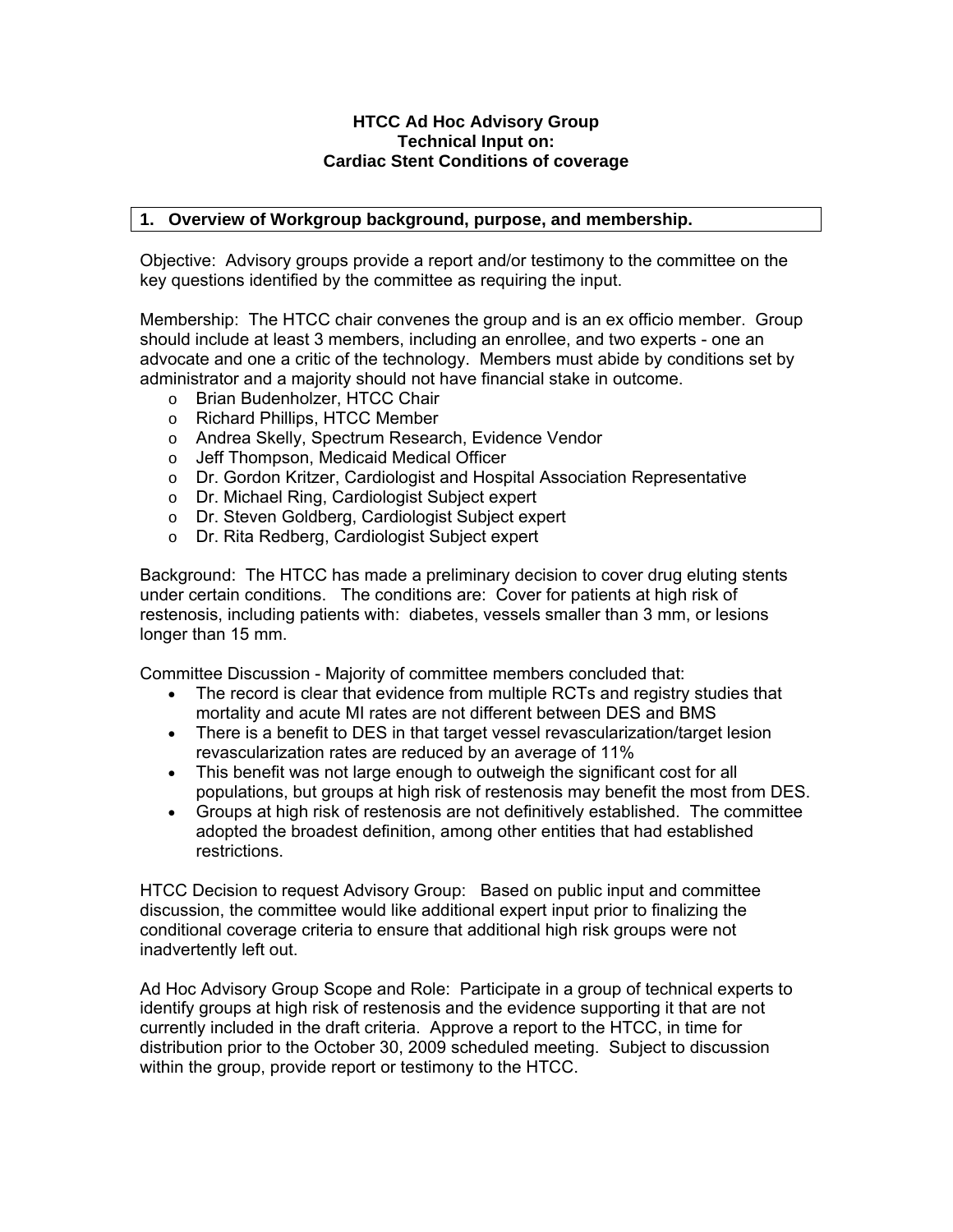#### **2. Workgroup results**

The workgroup met twice - on October  $5<sup>th</sup>$  and 16<sup>th</sup> and selected Dr. Mike Ring to serve as the clinical chair. The workgroup started with a review of the task and a discussion of the potential high risk categories that were included in public comment. The list was updated based on comments, and members submitted some articles and other information to a central repository; reviewed the information; and eventually provided a ranking from 0 to 10 of importance of certain risk categories.

The ranking criteria were not precisely defined and were designed to get a basic sense of how workgroup members judged the risk categories in a survey. Upon discussion of the 0 to 10 ranking at the second meeting, the focus is on the individual's judgment combining evidence that they find relevant and their clinical judgment of these potential categories as high risk at incidence of restenosis or when occurs the patient at higher risk of a poorer outcome. General rule of thumb regarding ranking:

- 10 is a definite/absolute, condition or issue fits and data so strong - 8 being a score that it should definitely be covered

- 3 being a score that shouldn't be covered - 0 should not be even

considered or no or limited evidence

| <b>Potenial</b><br><b>High Risk</b><br><b>Groups</b> | <b>Buden</b><br>holzer                                                                                                                                                                                                                                                                                                                                                                                                                                                                                                                    | <b>Phillip</b><br>S                                                                                                                                                                                | Goldb<br>erg | <b>Ring</b> | <b>Redb</b><br>erg | <b>Kritzer</b>                                                                                                                                                                                                                                                                                                                                                                                                                                                                                                                    | <b>Thom</b><br>pson | <b>Skelly</b> | <b>ALL</b><br><b>AVG</b> | <b>AVG</b><br>Card. |
|------------------------------------------------------|-------------------------------------------------------------------------------------------------------------------------------------------------------------------------------------------------------------------------------------------------------------------------------------------------------------------------------------------------------------------------------------------------------------------------------------------------------------------------------------------------------------------------------------------|----------------------------------------------------------------------------------------------------------------------------------------------------------------------------------------------------|--------------|-------------|--------------------|-----------------------------------------------------------------------------------------------------------------------------------------------------------------------------------------------------------------------------------------------------------------------------------------------------------------------------------------------------------------------------------------------------------------------------------------------------------------------------------------------------------------------------------|---------------------|---------------|--------------------------|---------------------|
| TVR for in-<br>stent<br>restenosis                   | 5                                                                                                                                                                                                                                                                                                                                                                                                                                                                                                                                         | 8                                                                                                                                                                                                  | 10           | 9           | 3                  | 9                                                                                                                                                                                                                                                                                                                                                                                                                                                                                                                                 | $\bf{0}$            | $\bf{0}$      | 5.50                     | 7.75                |
| Pro/Con<br>Comments                                  | DES failure;                                                                                                                                                                                                                                                                                                                                                                                                                                                                                                                              | • Studies submitted did not compare BMS<br>vs. DES; focused on BMS failure but not<br>• Data are limited but a meta-analysis of<br>four RCT showed DES better than either<br>PTCA or brachytherapy |              |             |                    | • Newer studies wouldn't compare BMS<br>to DES in higher risk because wide<br>recognition that BMS has limitations.<br>Study in early 2000s showed repeat<br>stenting with BMS no more effective than<br>PTCA alone and brachytherapy<br>decreased restenosis<br>Early studies show that radiation is less<br>effective than DES, so DES better than<br>brachytherapy as comparator.<br>• Greater than 1 in 10 benefited in<br>difficult population; expect increase in<br>restenosis with more use of BMS, so<br>need to include |                     |               |                          |                     |
| Left main<br>coronary                                | $\overline{7}$                                                                                                                                                                                                                                                                                                                                                                                                                                                                                                                            | 9                                                                                                                                                                                                  | 10           | 9           | 3                  | 10                                                                                                                                                                                                                                                                                                                                                                                                                                                                                                                                | $\bf{0}$            | $\bf{0}$      | 6.00                     | 8.00                |
| Pro/Con<br>Comments                                  | · most studies did not compare DES vs.<br>• Largest Left main study (360pt) -<br>BMS; Only one study -Erglis RCT in<br>SYNTAX bypass surgery to DES and in<br>203pts; 2%vs16%; TVR rate; 14% RD,<br>study equivalent w/ outcomes of<br>NNT of 7<br>Death/MI 10% to 1.5% in favor of DES<br>over CABG. Further RCT between PCI<br>. In contrast to most forms of restenosis,<br>restenosis of the left main is known to be a<br>and CABG likely are needed to<br>recommend PCI for left main<br>high risk condition and is associated with |                                                                                                                                                                                                    |              |             |                    |                                                                                                                                                                                                                                                                                                                                                                                                                                                                                                                                   |                     |               |                          |                     |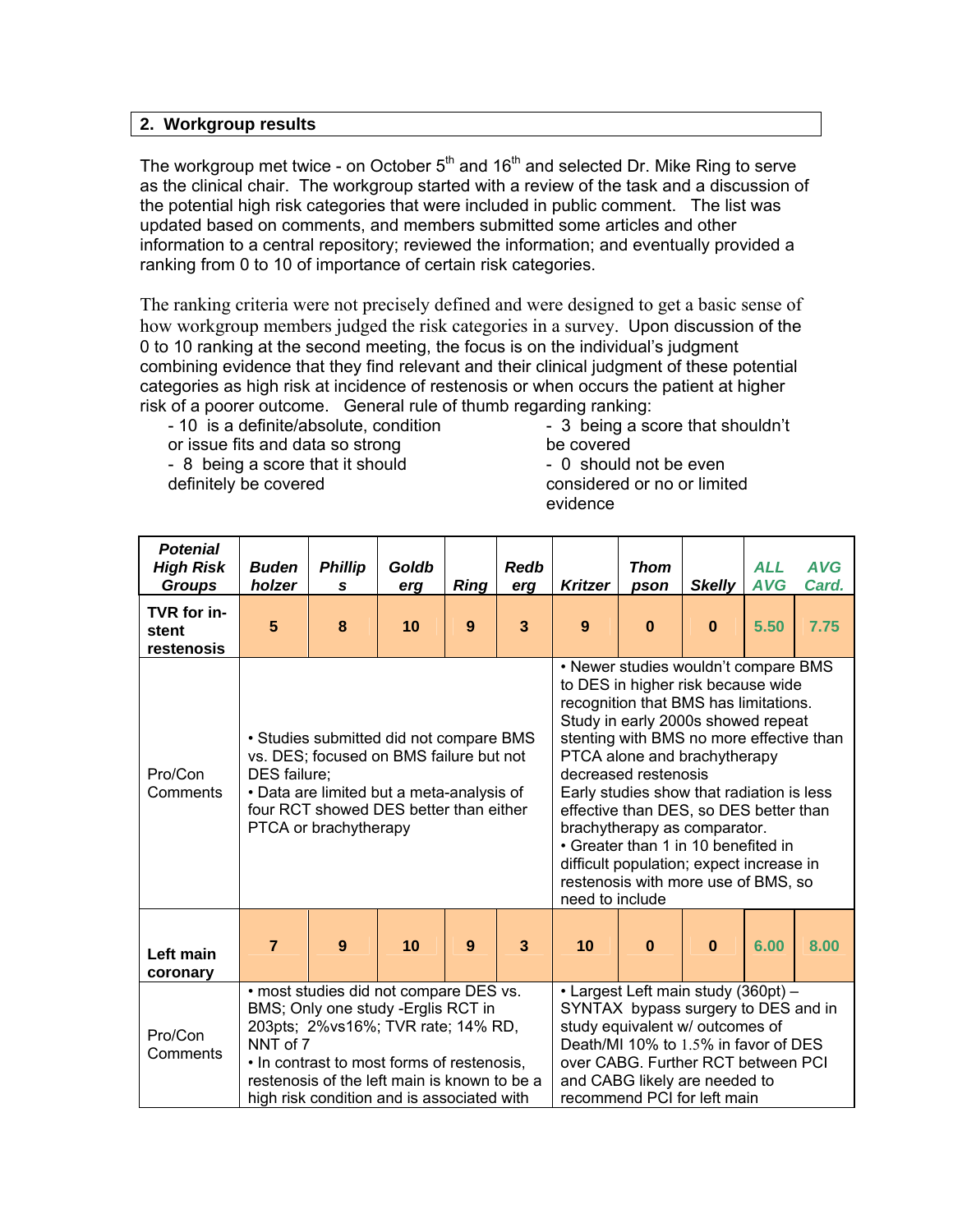| <b>Potenial</b><br><b>High Risk</b><br><b>Groups</b> | <b>Buden</b><br>holzer                                                                                                                                                                                                                                                                                                                                                                                                                                                                                                                                                                                                                                     | <b>Phillip</b><br>S                                                                                                  | Goldb<br>erg    | <b>Ring</b>    | <b>Redb</b><br>erg                                                                                                                                                                                                                                                                                                                                   | <b>Kritzer</b>                                   | <b>Thom</b><br>pson                                                                                                                                             | <b>Skelly</b> | <b>ALL</b><br><b>AVG</b> | <b>AVG</b><br>Card. |
|------------------------------------------------------|------------------------------------------------------------------------------------------------------------------------------------------------------------------------------------------------------------------------------------------------------------------------------------------------------------------------------------------------------------------------------------------------------------------------------------------------------------------------------------------------------------------------------------------------------------------------------------------------------------------------------------------------------------|----------------------------------------------------------------------------------------------------------------------|-----------------|----------------|------------------------------------------------------------------------------------------------------------------------------------------------------------------------------------------------------------------------------------------------------------------------------------------------------------------------------------------------------|--------------------------------------------------|-----------------------------------------------------------------------------------------------------------------------------------------------------------------|---------------|--------------------------|---------------------|
|                                                      | sudden cardiac death.<br>• Considerable discussion about the<br>appropriateness of stenting the left main<br>but it is current practice to in patients who<br>are either non-surgical candidates or very<br>high risk for CABG                                                                                                                                                                                                                                                                                                                                                                                                                             |                                                                                                                      |                 |                |                                                                                                                                                                                                                                                                                                                                                      |                                                  | revascularization in patients who are also<br>candidates for CABG                                                                                               |               |                          |                     |
| <b>Bifurcation</b><br>lesion                         | 5                                                                                                                                                                                                                                                                                                                                                                                                                                                                                                                                                                                                                                                          | $5\phantom{1}$                                                                                                       | 8               | $\overline{7}$ | $\overline{2}$                                                                                                                                                                                                                                                                                                                                       | unkno<br>5.00<br>8<br>$\bf{0}$<br>6.25<br>wn     |                                                                                                                                                                 |               |                          |                     |
| Pro/Con<br>Comments                                  | • Subanalysis of SCANSTENT RCT-6%<br>• These are difficult pts at high risk of<br>vs 21% TVR rate (126 pts); subanalysis<br>revascularization; angiographic rates will<br>does not preserve randomization; other<br>be higher esp. in side branch; side-<br>studies did not compare DES vs. BMS;<br>branch stenting is usually done on a<br>• Columbo - showed 25%<br>revascularization overall -is this effective<br>provisional basis if PTCA alone<br>strategy?<br>inadequate<br>· literature suggests small vessels covered<br>· side branch vs. main branch may differ<br>by other criteria; evidence did not weight<br>in size<br>heavily to include |                                                                                                                      |                 |                |                                                                                                                                                                                                                                                                                                                                                      |                                                  |                                                                                                                                                                 |               |                          |                     |
| <b>Chronic</b><br><b>Total</b><br><b>Occlusion</b>   | 8                                                                                                                                                                                                                                                                                                                                                                                                                                                                                                                                                                                                                                                          | $6\phantom{1}$                                                                                                       | 9               | 8              | $\overline{2}$                                                                                                                                                                                                                                                                                                                                       | <b>JACC</b><br>5<br>6.57<br>6.75<br>8<br>$1 - 8$ |                                                                                                                                                                 |               |                          |                     |
| Pro/Con<br>Comments                                  | to 95% of time;                                                                                                                                                                                                                                                                                                                                                                                                                                                                                                                                                                                                                                            | • Keep criteria simple, already covered 90                                                                           |                 |                |                                                                                                                                                                                                                                                                                                                                                      | differences.<br>of restenosis                    | • 1 RCT; 2 cohort studies - about 29%<br>risk differential. Prison II; TVR 7%vs<br>27%; 4% vs. 23%; 5% and 31%<br>• Lot of effort to open up pt; very high risk |               |                          |                     |
| <b>Saphenous</b><br>vein graft                       | $\overline{\mathbf{3}}$                                                                                                                                                                                                                                                                                                                                                                                                                                                                                                                                                                                                                                    | $\overline{\mathbf{3}}$                                                                                              | $6\phantom{1}6$ | 1              | $\overline{2}$                                                                                                                                                                                                                                                                                                                                       | 6                                                | unkno<br>wn                                                                                                                                                     | $\bf{0}$      | 3.00                     | 3.75                |
| Pro/Con<br>Comments                                  |                                                                                                                                                                                                                                                                                                                                                                                                                                                                                                                                                                                                                                                            | • 2 small RCT (SOS and RRISC) SOS<br>shows risk difference at 23% and 16%;                                           |                 |                | · Data are clearly limited, but vein grafts<br>tend to be larger vessels;<br>- SVGs often have progression of disease<br>diffusely<br>RRISC shows risk difference 6% vs 5% so<br>already had bypass surgery; should not<br>conflicting results; may be underpowered<br>deny DES therapy<br>- in patient population at higher risk for<br>repeat CABG |                                                  |                                                                                                                                                                 |               |                          |                     |
| <b>Ostial</b><br>lesions                             | 3                                                                                                                                                                                                                                                                                                                                                                                                                                                                                                                                                                                                                                                          | $5\phantom{1}$                                                                                                       | 9               | 5              | $\mathbf{2}$                                                                                                                                                                                                                                                                                                                                         | 8                                                | unkno<br>wn                                                                                                                                                     | $\bf{0}$      | 4.57                     | 6.00                |
| Pro/Con<br>Comments                                  |                                                                                                                                                                                                                                                                                                                                                                                                                                                                                                                                                                                                                                                            | • tend to be higher restenosis areas; not<br>much data; likely included in current<br>criteria and other risk groups |                 |                |                                                                                                                                                                                                                                                                                                                                                      | $\bullet$                                        |                                                                                                                                                                 |               |                          |                     |
| <b>STEMI</b>                                         | 3                                                                                                                                                                                                                                                                                                                                                                                                                                                                                                                                                                                                                                                          | $\overline{7}$                                                                                                       | 8               | $5\phantom{.}$ | $\overline{2}$                                                                                                                                                                                                                                                                                                                                       | $6\phantom{1}$                                   | non-<br>emerg                                                                                                                                                   | $\bf{0}$      | 4.43                     | 5.25                |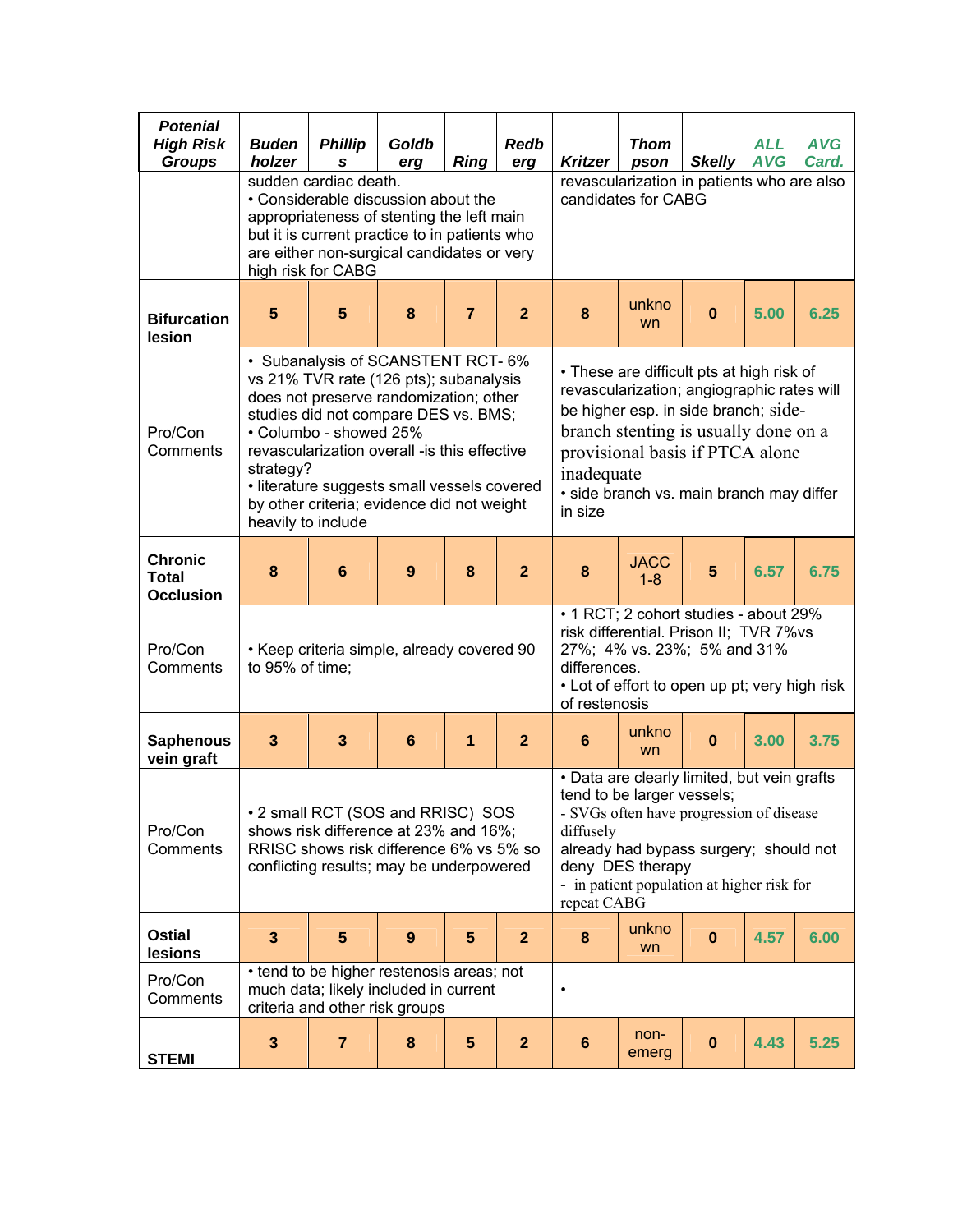| <b>Potenial</b><br><b>High Risk</b><br><b>Groups</b> | <b>Buden</b><br>holzer                                                                                                                                                                                                                                                                                                                                                                                                                                                  | <b>Phillip</b><br>S | Goldb<br>erg | Ring | <b>Redb</b><br>erg                                                                                                                                                                                                                                                                                                                                                        | <b>Kritzer</b> | <b>Thom</b><br>pson | <b>Skelly</b> | <b>ALL</b><br><b>AVG</b> | <b>AVG</b><br>Card. |
|------------------------------------------------------|-------------------------------------------------------------------------------------------------------------------------------------------------------------------------------------------------------------------------------------------------------------------------------------------------------------------------------------------------------------------------------------------------------------------------------------------------------------------------|---------------------|--------------|------|---------------------------------------------------------------------------------------------------------------------------------------------------------------------------------------------------------------------------------------------------------------------------------------------------------------------------------------------------------------------------|----------------|---------------------|---------------|--------------------------|---------------------|
| Pro/Con<br>Comments                                  | • 5 meta-analysis (Braer largest recent -<br>13 trials); result/ risk is not different than<br>general population; 5.3% DES vs 11.2%<br>BMS with risk difference of 6.2% NNT 16 -<br>large overlap in RCTs used among meta-<br>analyses;<br>• Often emergent and don't know pt well<br>enough to gauge likely compliance with<br>dual anti-platelet therapy<br>• Per COAP data, current practice in WA<br>state is to use DES less than 50% of<br><b>STEMI</b> patients |                     |              |      | • One of the highest risk pts; not<br>necessarily failure of technology; some<br>staged treatment; both safe; impact on<br>TVR modest:<br>• Experience is that DES pts consistently<br>come back less                                                                                                                                                                     |                |                     |               |                          |                     |
| $>15$ mm of<br>total stent<br>placed w/i<br>vessel   | 9                                                                                                                                                                                                                                                                                                                                                                                                                                                                       | 8                   | 10           | 9    | 6                                                                                                                                                                                                                                                                                                                                                                         | 8              | unkno<br>wn         | 1             | 7.29                     | 8.25                |
| Pro/Con<br>Comments                                  |                                                                                                                                                                                                                                                                                                                                                                                                                                                                         |                     |              |      | . Risk clearly related to length of stent -<br>may have areas where need to use two<br>shorter stents totaling over 15mm in<br>same vessel:<br>• more stents placed, more risk of<br>restenosis so at higher risk<br>• Using multiple DES in same vessel<br>does not cost the State more but more<br>likely to decrease chance of further<br>revascularization procedures |                |                     |               |                          |                     |

#### **Workgroup Recommendation regarding base Criteria**

Current criteria for less than 3mm vessel

- Two issues the size and gauging by vessel or stent
- Routine clinical practice to insert a larger stent than the reference vessel.
	- If you use vessel size, then difficult to operationalize because not generally recorded, interventionalists use different measures; may become gaming in that vessel size; too much variability and subjectivity
	- If you use stent size, then easier to operationalize and "measure"; but generally oversize the stent so could result in tightened criteria

Evidence availability on size: registry data do not show difference; and not different from overall risk basis; RCTs have mixed results – see figure below

- Stone 3mm stent; 3.5mm stent
- Fisher looked at 3mm vs. less than 3 mm
- James study: less than 3mm; and greater than 3mm

Recommendation: committee change criteria to – Equal or less than 3.0mm stent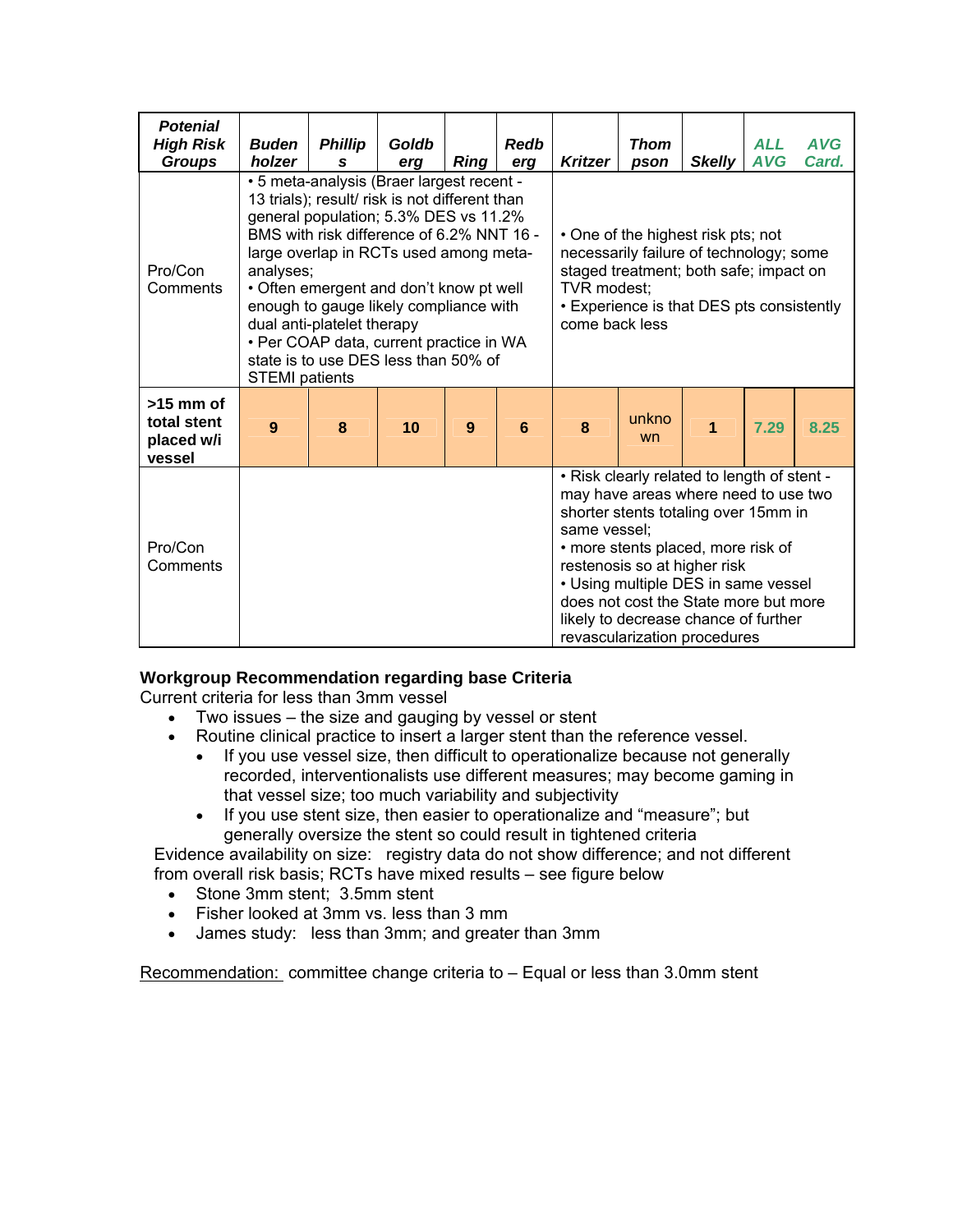

#### Figure: Comparison of TLR, TVR or restenosis rates for "general" populations and with respect to stent diameter

\* James data for restenosis at 1 year among those with 1 stent

Context and comments on the current draft HTCC criteria relative to the potential categories

- Where would current criteria on vessel length and size not apply to potential added high risk categories:
- these high risk categories could all be included; but some may not fit size
- Concern if already included, criteria is sound that committee came up with, too many exceptions and you won't have rule
- Of the groups looked at, how many additional patients added to current criteria  $$ likely 1 to 2% per item; with total close to 20% and half already in
- Practically may not be much more, but recognition that cardiologists have additional or different criteria than
- From experience/COAP, likely about 25% to 30% are diabetic; about 2/3 not

#### **Additional issues, and concerns**

There were additional issue that were raised by a subworkgroup participant, though these issues are not necessarily shared and in some cases disputed by other participants. The issues and concerns are around the clinical committee's draft decision, but cover larger policy, operational, clinical and methodolgic topics that are relevant to the decision and may influence the discussion, but were not within the direct scope of the workgroup.

• Hospital issue of coverage in emergent situations – operationally infeasible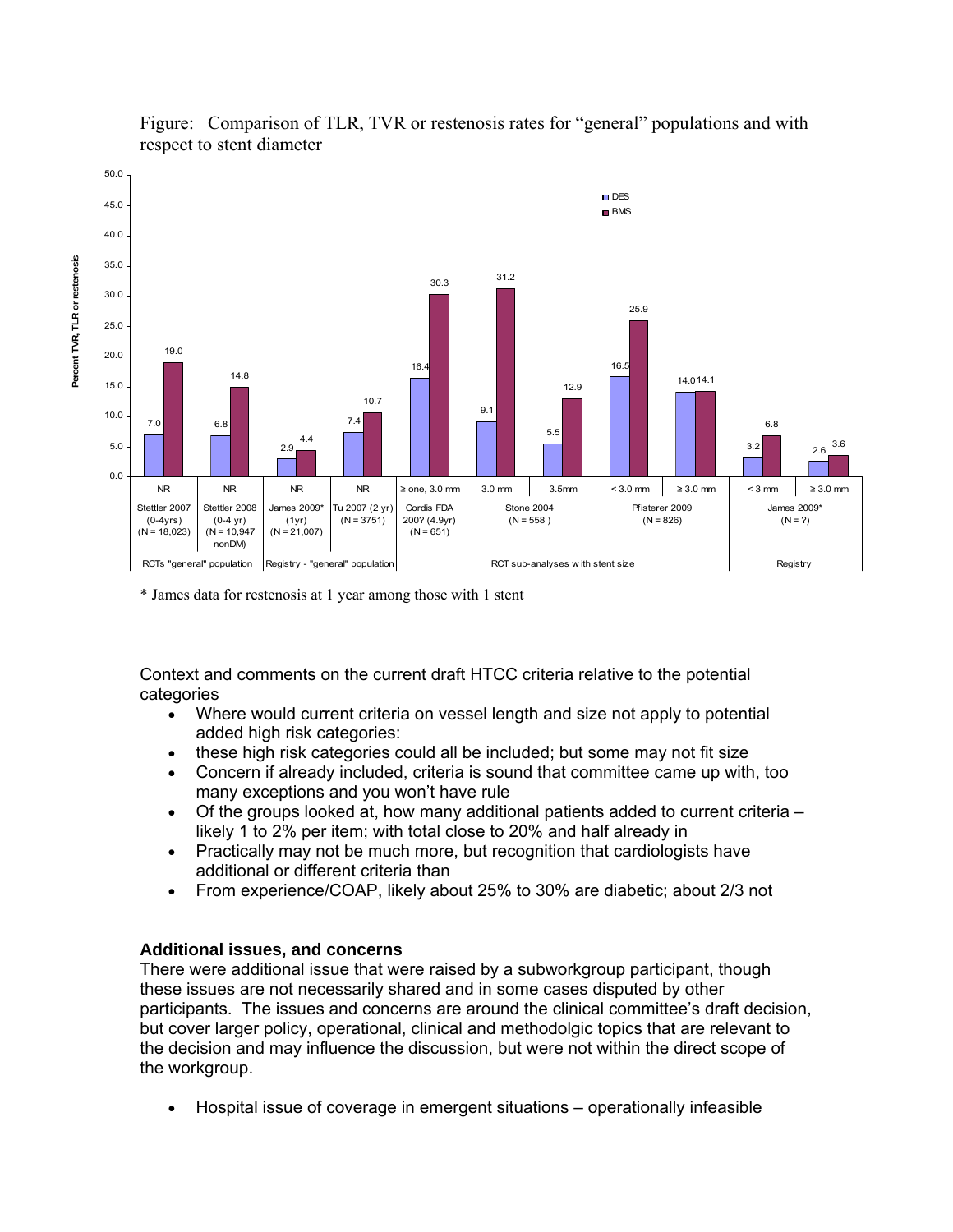- Large state reimbursement differential between bare metal and drug eluting not reflective of acquisition costs, and if difference was a lot less, wouldn't be meeting
- Other requirements or parameters before certain PCI's (e.g. elective left main) and poor surgical candidate
- Concern that this process uses some evidence, though not systematically searched and the evidence is outside of that included in the technology assessment due to relevance, so technology assessment is being "extended" in new direction without benefit of systematic review which may turn up additional relevant documents
- Overall issue of appropriateness of PCI versus another intervention impacts comparators as well as policy and views on meaningful difference
- Two different views of clinically meaningful difference between BMS and DES:
	- o Lower rates of restenosis are not indicative of better clinical outcomes because target vessel revascularization does not reduce symptoms (pain not well correlated with restenosis rates) nor reduce rates of death or MI
	- o Clear evidence on limitation of BMS, restenosis rates are higher and committee recognized that for high risk groups, this is a benefit; TVR is not benign; not all studies used angiographic only and current practice for restenosis are symptom (pain) driven and rates are lower for DES; the groups considered are at high risk for revascularization or are high risk for complications or more severe complications
- Use of DES stents "off-label" in more complex coronary lesions is associated with higher risk of stent thrombosis, MI or death according to NICE appraisal
	- o Cumulative data for death and MI are reported under efficacy (RCTs/ Meta-analyses) and under effectiveness (non-randomized/registry studies) and where available, analysis by dual anti-platelet therapy provided. A higher mortality risk is noted for diabetic patients who had less than 6 months of dual anti-platelet therapy, but not among those with 6 or more months. Data again are not separated out by on label vs. off label use. Assessment also included FDA panel statements and issues regarding primarily stent thrombosis.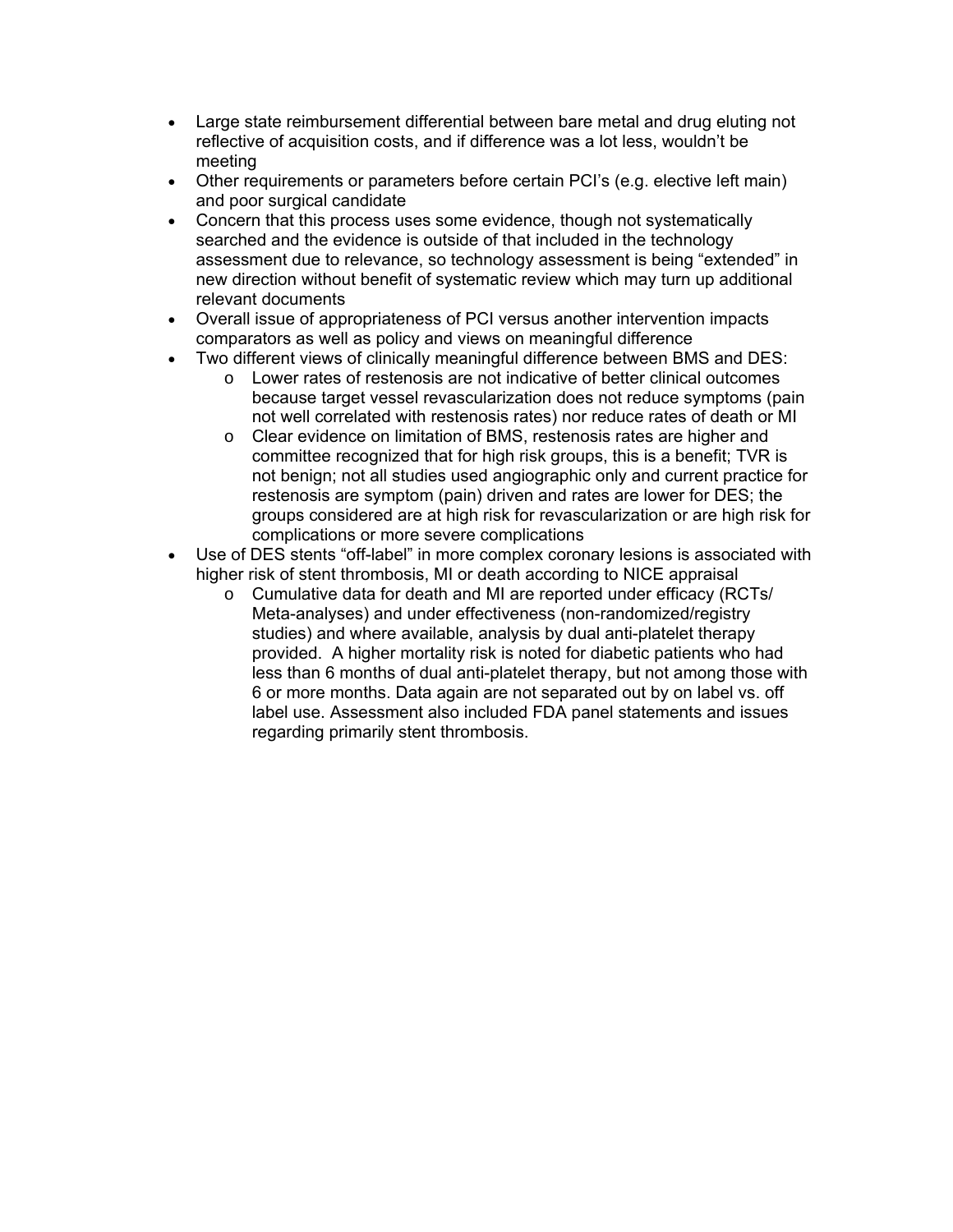#### **APPENDIX A: Data abstract to subgroup**

Spectrum provided a summary of TLR/TVR rates in general and for various conditions listed for sub committee consideration are presented below, based on articles in HTA and very cursory abstraction from additional aticles suggested by ad hoc committee,

Articles (aside from those in the HTA) did not undergo critical appraisal and suggested articles are not based on systematic search or review of literature.

From an evidence-based perspective, there are a number of concerns that should be raised with regard to ranking the conditions listed, the process for determining risk and extent to which DES may provided added value (clinical and economic) over BMS.

- A. The process does not provide a systematic approach to identifying or evaluating the evidence, leading to potential bias in evaluation as alluded to by Dr. Ring on our first call.
	- 1. While there is benefit to expert opinion, it is generally perceived to be the lowest level of evidence. There is the danger that, regardless of disclaimers to the contrary, any report will be construed as being "evidence-based".
	- 2. Articles submitted for consideration (beyond those already in the HTA) may not represent all relevant articles that would be appropriate to consider since no systematic literature search based on criteria established up front has been done. A number of articles have been published since the time that the HTA search was done (January/February 2009).
	- 3. There are no *a priori* criteria for inclusion/exclusion of citations.
	- 4. Evaluation of isolated articles without consideration of aggregate data (e.g. from summaries of relevant articles, pooled data or meta-analyses) is potential misleading..
- B. Study quality needs to be considered. There is potential for bias in nonrandomized studies even with adjustment. There are mixed results from such studies for various outcomes reported in the HTA
- C. There should be consideration of broader clinical outcomes over time such as death and MI.

| <b>Author</b>              | <b>Design</b>                                       | <b>Population</b>         | <b>DES</b>  | <b>BMS</b> | <b>Effect size</b>                |  |  |  |  |
|----------------------------|-----------------------------------------------------|---------------------------|-------------|------------|-----------------------------------|--|--|--|--|
| <b>Meta-analyses /RCTs</b> |                                                     |                           |             |            |                                   |  |  |  |  |
| Stettler 2007              | Meta analysis, 38<br>RCTs (network)<br>$N = 18.023$ | Broad Population (0-4 yr) | $6\% - 9\%$ | 19%        | $RD = 10-13\%$<br>$NNT = 8$ to 10 |  |  |  |  |

#### **"General" or "Background" risk of TLR or TVR**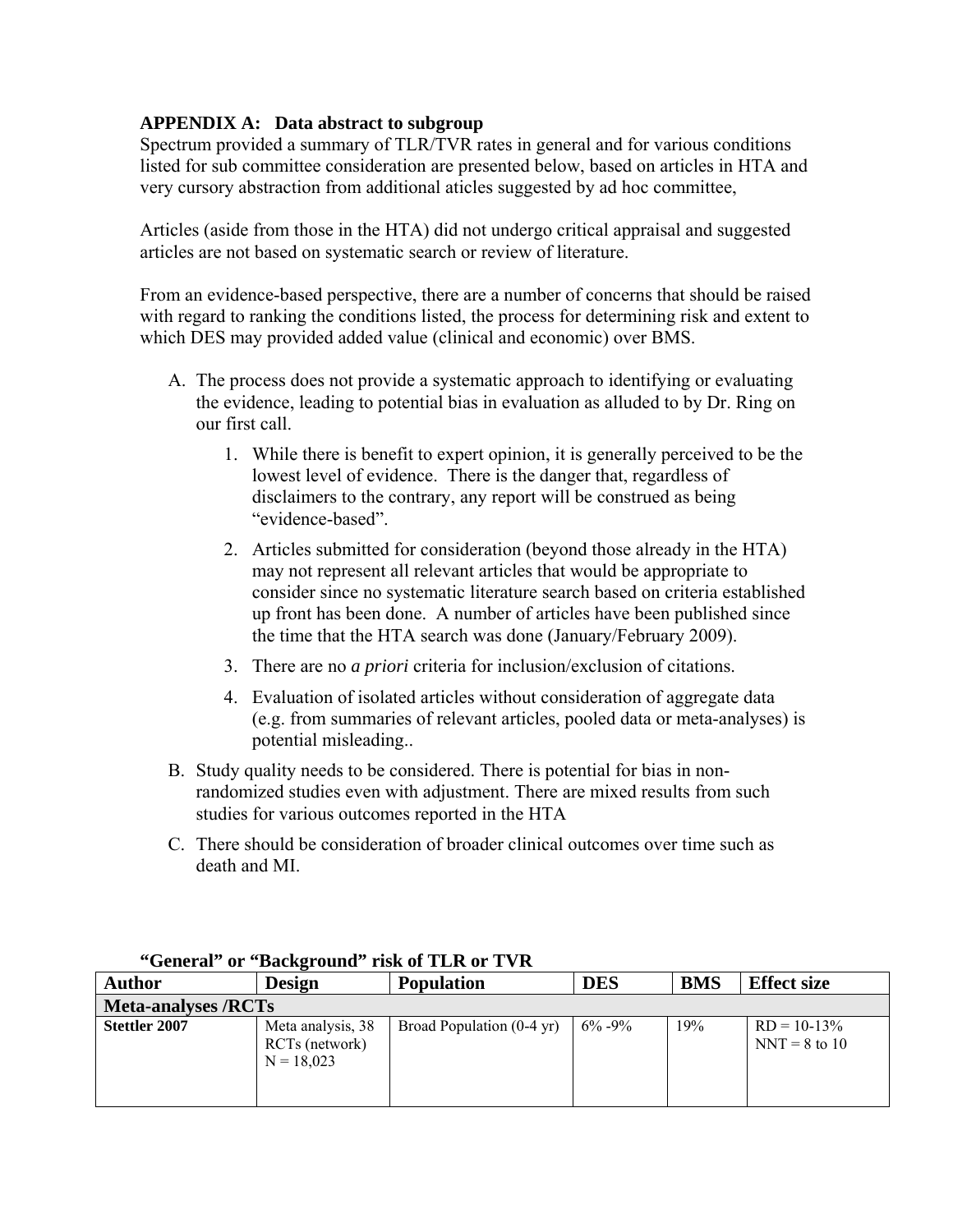| <b>Stettler 2008</b>                                                      | Meta analysis, 35<br>RCTs (network)<br>$N = 10947$ non<br><b>DM</b><br>$N = 3852$ DM | Non DM Population (0-4<br>yrs) ( $\geq 6$ mos dual anti-<br>platelet)<br>$DM(0-4 yr)$<br>$($ $\geq 6$ mos dual anti-<br>platelet) | 5.6%-7.8%<br>overall<br>6.8%<br>9.7% | 14.8%<br>22%       | $RD = 8%$<br>$NNT = 13$<br>$RD = 12.3\%$         |
|---------------------------------------------------------------------------|--------------------------------------------------------------------------------------|-----------------------------------------------------------------------------------------------------------------------------------|--------------------------------------|--------------------|--------------------------------------------------|
| Kirtane 2009 (pub<br>after HTA)<br><b>Non-Randomized/Registry Studies</b> | Meta-analysis of<br>22 RCTS,<br>$N = 9470$<br>(including 8 off<br>label trials)      | $TVR - 16 - RCTs$ vs.<br><b>BMS</b>                                                                                               | <b>NR</b>                            | <b>NR</b>          |                                                  |
| Kirtane 2009                                                              | Meta-analyses of<br>non-randomized<br>studies<br>34 studies<br>$N = 182,901$         | $TVR - 18$ observational<br>studies                                                                                               | <b>NR</b>                            | <b>NR</b>          |                                                  |
| <b>Various authors</b><br>(summaries from SRI<br>HTA)                     | <b>REGISTRY AND</b><br><b>NON</b><br><b>RANDOMIZED</b><br>studies                    | General                                                                                                                           | $5.2\%$ -<br>14.2%                   | $8.1\%$ -<br>24.4% | RD low ranges<br>2.9%<br>RD High ranges<br>10.2% |
| Douglas $200\overline{9*}$<br>(included for context)                      | <b>ACC-NCDR</b><br>Registry<br>study                                                 | Medicare population<br>(revascularization from<br>ICD-9 to 30 mos)                                                                | 23.0%                                | 24.5%              | $RD = 1.5\%$<br>NS after adjustment              |
| James (2009)*<br>(From HTCC<br>presentation)                              | <b>SCAAR</b> registry<br>study                                                       | Restenosis- at 1 year, 1<br>stent group (DES $n =$<br>12,358, BMS $n = 8649$ )                                                    |                                      |                    |                                                  |
|                                                                           |                                                                                      | Overall                                                                                                                           | 2.9%                                 | 4.4%               | $RD = 1.5\%$                                     |
| Tu (2007)<br>Ontario<br>(and in HTA)                                      | Population based<br>registry study<br>$N = 3751$                                     | after adjustment)<br>6 mos TVR<br>1 year TVR                                                                                      | 3.2%<br>5.2%                         | 6.0%<br>8.6%       | RD<br>2.8%<br>3.4%                               |
|                                                                           |                                                                                      | 2 year TVR                                                                                                                        | 7.4%                                 | 10.7%              | 3.3%                                             |

#### **STEMI**

- **Menichelli (SESAMI) (2007) and Spaulding (Typhoon)** included in all metaanalyses; not listed separately
- **Kelbaek (2008) (DEDICATION)** are in DeLuca and Brar meta-analyses
- **Guagliumi (2009) CADILLAC)** Not comparison of DES vs. BMS

|           | Author                 | Design                        | Population | <b>DES</b> | <b>BMS</b> | $Tff_{\alpha\alpha}$<br>- 6170<br><b>U</b> SILU |
|-----------|------------------------|-------------------------------|------------|------------|------------|-------------------------------------------------|
| $-1$<br>. | Meta-<br>.-analvses in | (STEMI)<br>ML<br><b>\cute</b> |            |            |            |                                                 |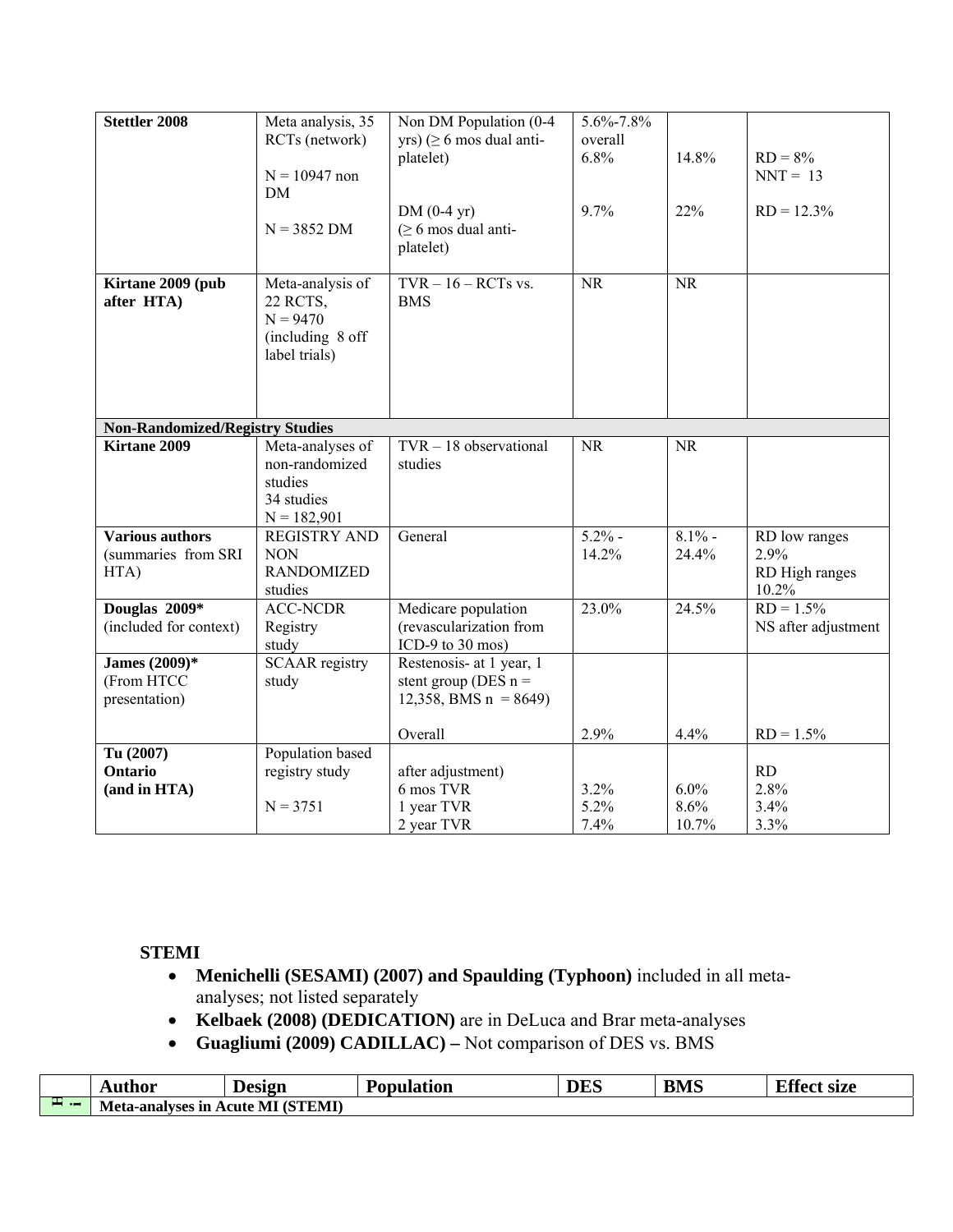|                                                      | <b>Brar</b> * 2009<br>(From HTCC<br>presentation)                         | Meta-analysis<br>(13 RCTs)<br>$N = 7352$                         | Acute MI - STEMI<br>TVR (2 years)                                                                                                                  | 5.3%                                                         | 11.5%                                                      | $RD = 6.2\%$<br>$NNT = 16$<br>NS diffs in death or            |
|------------------------------------------------------|---------------------------------------------------------------------------|------------------------------------------------------------------|----------------------------------------------------------------------------------------------------------------------------------------------------|--------------------------------------------------------------|------------------------------------------------------------|---------------------------------------------------------------|
|                                                      | De Luca 2009                                                              | Meta-analysis<br>11 RCTs, $N =$<br>3605                          | <b>STEMI</b><br>12 month TVR<br>18-24 month $(4 RCTs)$                                                                                             | 3.4%<br>5.5%                                                 | 12.6%<br>13.5%                                             | MI<br>$RD = 9.2\%$<br>$RD = 8.0 \%$                           |
|                                                      | Pasceri 2007                                                              | Meta-analysis<br>7 RCTs<br>$N = 2786$                            | Acute MI                                                                                                                                           | 4.8%                                                         | 12.0%                                                      | $RD = 7.2\%$<br>$NNT = 14$                                    |
|                                                      | Kastrati 2007                                                             | Meta-analysis<br>8 RCTs<br>$N = 2357$                            | Acute MI<br>(reintervention)                                                                                                                       | 5.1%                                                         | 13.1%                                                      | $RD = 8\%$<br>$NNT = 12.5$                                    |
|                                                      | De Luca 2009<br>J Thromb,<br>Thombolysis                                  | Met-analysis<br>$9$ RCTS N =<br>2769                             | <b>STEMI</b><br>12 TVR (9 trials)<br>long term (4 trials)                                                                                          | 4.5%<br>8.1%                                                 | 12.7%<br>19.6%                                             | RD 8.7%<br>$RD$ 11.5%, NNT = 9                                |
|                                                      |                                                                           |                                                                  |                                                                                                                                                    |                                                              |                                                            |                                                               |
|                                                      | <b>New RCTs - Acute MI</b>                                                |                                                                  |                                                                                                                                                    |                                                              |                                                            |                                                               |
|                                                      | <b>Stone 2009</b><br><b>NEJM</b>                                          | <b>RCT</b><br>$N = 3006$<br>Randomized                           | <b>STEMI</b><br>" ischemia driven"<br>TLR at 12 mos<br><b>TLR</b>                                                                                  | 4.5%                                                         | 7.5%                                                       | $RD = 3%$<br>$NNT = 33$<br>NS diff in MI or                   |
|                                                      |                                                                           |                                                                  |                                                                                                                                                    |                                                              |                                                            | <b>Death</b>                                                  |
|                                                      | <b>DiLorenzo</b><br>(2009)<br><b>PASEO</b>                                | <b>RCT</b><br>Single center<br>$N = 270$<br>randomized)          | Consecutive STEMI pts<br><b>TLR</b>                                                                                                                | SES 5.6%<br>PES 6.7%<br>ANY 6.1%                             | 21.1%                                                      | $RD = 15%$                                                    |
| Next highest level (RCT)                             | <b>IN Kastrati,</b><br><b>Brar</b> and<br><b>DeLuca Meta-</b><br>analyses |                                                                  |                                                                                                                                                    |                                                              |                                                            | NS diffs in death or<br>MI                                    |
|                                                      | Diaz De L Llera<br>(2007)                                                 | $RCT N = 120$                                                    | <b>STEMI</b>                                                                                                                                       |                                                              |                                                            |                                                               |
|                                                      | <b>IN Brar and</b><br><b>DeLuca Meta-</b><br>analyses                     |                                                                  | 12 month TVR                                                                                                                                       | $0\%$ (does<br>not include<br>1 urgent<br>TVR by 30<br>days) | 5.7%<br>does not<br>include 1<br>urgent TVR by<br>30 days) | RD 5.7% (NS diff)<br>$NNT = 17.5$<br>NS diffs in death,<br>MI |
|                                                      | <b>OTHER REPORTS</b>                                                      |                                                                  |                                                                                                                                                    |                                                              |                                                            |                                                               |
|                                                      | <b>Various authors</b><br><i>(summaries)</i><br>from SRI HTA)             | Registry/non-<br>randomized<br>studies -<br>summary of<br>ranges | Acute MI, ULMCA (TLR or<br>TVR, $>1$ yr) <sup>1-5</sup>                                                                                            | 3.4%-8.0%                                                    | $5.1\% - 15.2\%$                                           |                                                               |
| low level of evidence<br>(comparative, nonrandomized | <b>Columbo</b> (2007)                                                     | Review article,<br>not systematic<br>review or meta              | <b>RE: STEMI</b><br>Includes RCTS already in<br>Metas with non randomized<br>studies<br>Unclear from tables if TLR%<br>is for DES only -Ranges are | <b>NR</b>                                                    | $\rm NR$                                                   |                                                               |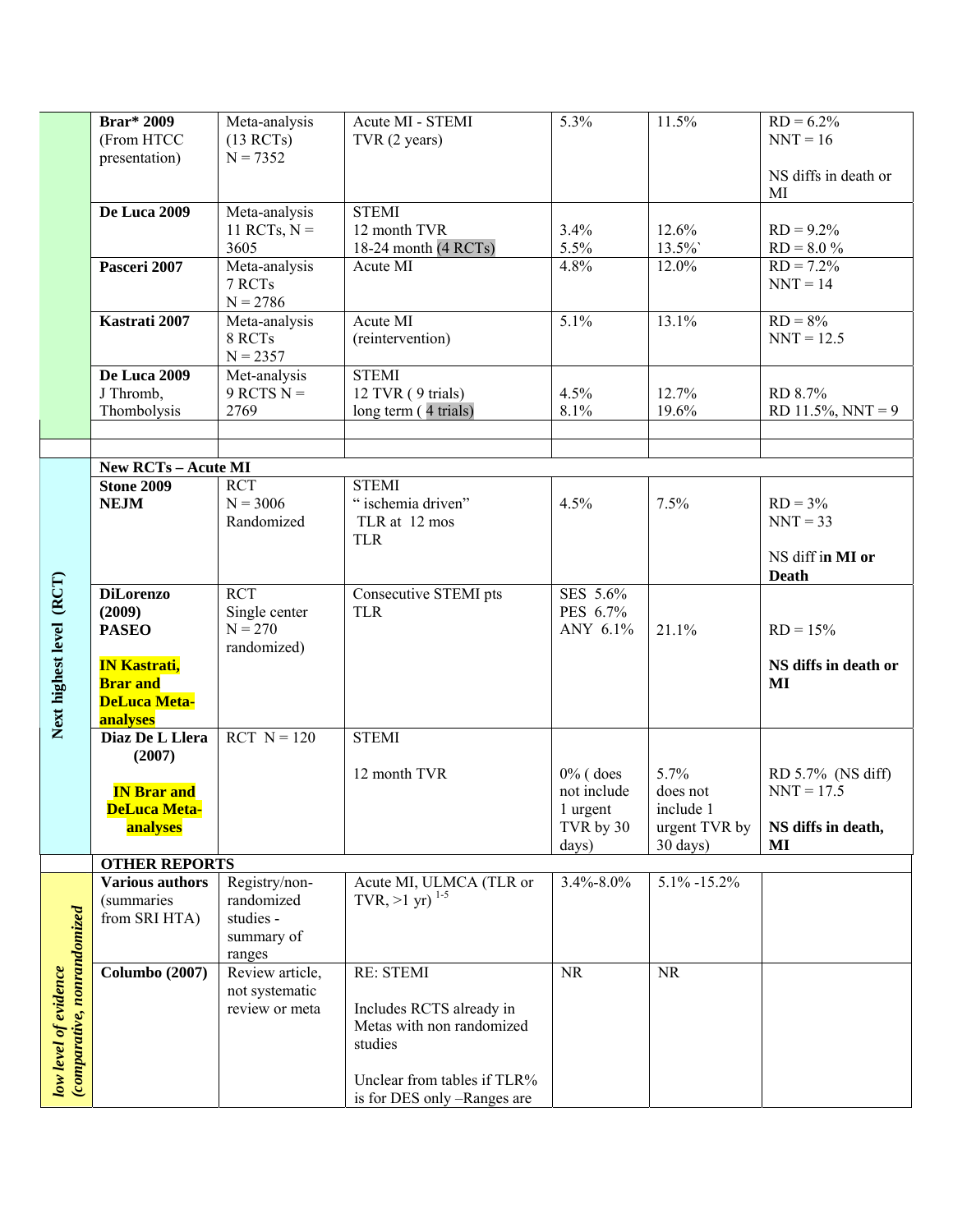|  | from $1.1\%$ - 6.2%<br>Ranges for restenosis are<br>from 5.9%-9.3% |  |  |
|--|--------------------------------------------------------------------|--|--|
|  |                                                                    |  |  |
|  |                                                                    |  |  |
|  |                                                                    |  |  |

#### **In-stent re-stenosis (ISR)**

The original HTA was to evaluate the question of whether DES confer incremental benefit over BMS. The citations provided do not appear to be relevant to the question but appear more relevant to a broader question which seems beyond the scope of the ad hoc committee, namely does DES work better than brachytherapy or other treatment for instent re-stenosis. Seems like a similar dilemma of comparing DES (or any stent) to CABG. These seem to be beyond the scope of the HTA and the ad hoc committee. Studies selectively studied those with failed BMS it seems……what about those with failed DES? It is assumed the failed DES would also require revascularization

**Dibra (2006)** – this is a meta-analysis of studies comparing treatments for in-stent restenosis among patients who had BMS-related in-stent re-stenosis. It does not give rates of re-stenosis with DES nor does it describe DES vs. BMS for the treatment of in-stent restenosis. The committee's question is not whether to cover DES vs. other treatment (e.g. brachytherapy) for in-stent restenosis. Other unanswered questions:

- Is in-stent re-stenosis a bigger problem with BMS vs. DES? How much bigger? (i.e. what is the rate of in-stent restenosis in DES vs. BMS?)
- Among those who had DES with in-stent restenosis, does putting another DES in improve outcomes vs. putting BMS. In other words, what are the data/rates? Do these studies ignore the idea that in-stent restenosis also occurs (even if less often) in DES placed de novo?

#### **Sheiban (2009)** – Post DES restenosis in ULM

• Post-DES restenosis in 70/718 (9.7%) pts with ULMCAD; 48.6% had additional DES for tx,  $10\%$  CABG – only overall TLR reported (n = 15, 21.4%); MACE for DES 25.4%

#### **Others**

- **Alfonso 2006** RCT of balloon angioplasty vs. SES to treat ISR
- **Holmes (2006)** RCT SES vs. Brachytherapy to treat ISR within a BMS
- Liistro  $(2006) 2$  center registry, case series; SES only?  $N = 244$  with indications for repeat intervention; TLR 4.9%
- **Ellis (2008)** PES vs. vascular brachytherapy to treat ISR within a BMS; TLR at 24 months w/PES 10.3%; TVR 18.1%
- **Stone 2006** RCT of PES vs. Brachytherapy to treat ISR within a BMS
- **Chen 2006** describes presentation of BMS- related IRS as acute MI, UA; d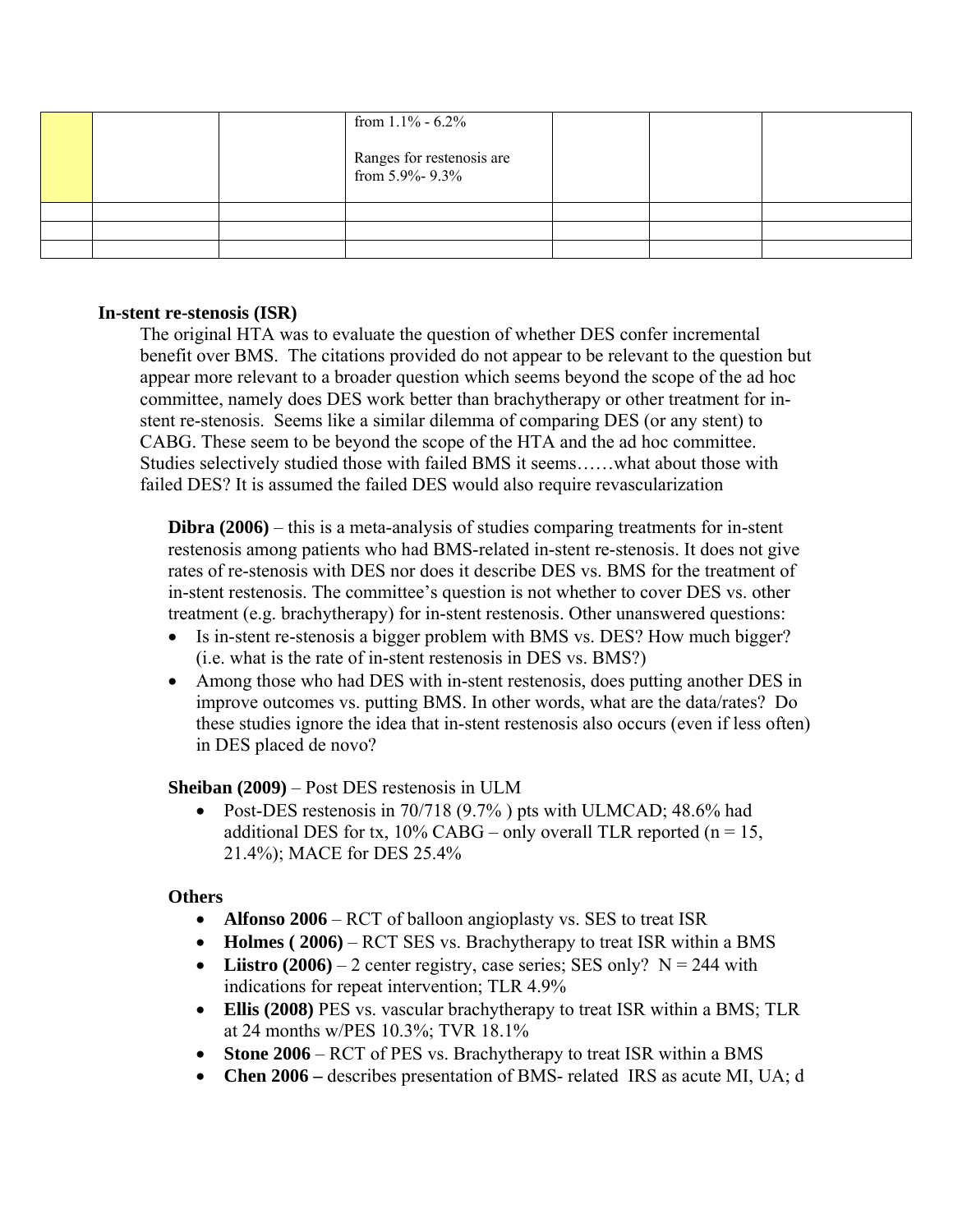### **Unprotected Left Main**

- **Mehilli –** PES vs. DES; not within scope
- **Montalescot G (2009),** not comparison of DES vs BMS Global Registry of Acute Coronary Events (GRACE)  $N = 1799$ ; PCI( in general) vs. CAGB vs. Neither

|                                               | <b>Author</b>                                                                                             | <b>Design</b>                                                            | <b>Population</b>                                                                                                                                                        | <b>DES</b>                                                                                                                   | <b>BMS</b>                 | <b>Effect size</b>                                                        |
|-----------------------------------------------|-----------------------------------------------------------------------------------------------------------|--------------------------------------------------------------------------|--------------------------------------------------------------------------------------------------------------------------------------------------------------------------|------------------------------------------------------------------------------------------------------------------------------|----------------------------|---------------------------------------------------------------------------|
|                                               | <b>NONE</b>                                                                                               |                                                                          |                                                                                                                                                                          |                                                                                                                              |                            |                                                                           |
| <b>Highest</b>                                |                                                                                                           |                                                                          |                                                                                                                                                                          |                                                                                                                              |                            |                                                                           |
|                                               |                                                                                                           |                                                                          |                                                                                                                                                                          |                                                                                                                              |                            |                                                                           |
|                                               | <b>NONE</b>                                                                                               |                                                                          |                                                                                                                                                                          |                                                                                                                              |                            |                                                                           |
| Next<br>Level<br>RCTS                         |                                                                                                           |                                                                          |                                                                                                                                                                          |                                                                                                                              |                            |                                                                           |
|                                               |                                                                                                           |                                                                          |                                                                                                                                                                          |                                                                                                                              |                            |                                                                           |
|                                               | <b>Biondi-</b><br>Zoccaci<br>2008<br>includes<br>Chieffo (2005<br>and 2006)<br>Palmerini<br>they excluded | Meta-analysis of<br>3 registry/<br>nonrandomized<br>studies<br>$N = 396$ | <b>ULMCA</b>                                                                                                                                                             | %NR<br>(report overall<br>rate of 6.5% for<br>DES based on<br>all studies<br>including<br>noncomparative)                    | $\%NR$                     | RD?<br>$OR = 0.34 (95\%$<br>$CI, 9,12-0.94$                               |
| low level of evidence -non randomized studies | Erglis<br><b>Buzman</b><br>(2009)                                                                         | Resgistry study<br>$N = 252$                                             | <b>ULMCA</b><br>60.3% had NSTE-ACS<br>44.8% previous MI<br>31.3% previous PCI                                                                                            | %NR                                                                                                                          | $\overline{\frac{9}{6}NR}$ | Only overall rate<br>of TLR reported $=$<br>8.3%; TLR by<br>stent type NR |
|                                               | Palmerini<br>(2008)                                                                                       | nonrandomized<br>$N = 1111$ DES<br>and 342 BMS                           | ULMCA, ACS in 55% %<br>DES and 70% BMS                                                                                                                                   | %NR                                                                                                                          | %NR                        | Data not provided                                                         |
|                                               | Columbo<br>(2007)                                                                                         | Review article,<br>not systematic<br>review or meta                      | RE: ULMCA<br>Unclear from tables if<br>TLR% is for DES only -<br>Ranges are from 2%-38 %<br>based on 5 studies, $N =$<br>489<br>Ranges for restenosis are<br>from 7%-38% | %NR                                                                                                                          | %NR                        | Data not provided                                                         |
|                                               |                                                                                                           |                                                                          |                                                                                                                                                                          |                                                                                                                              |                            |                                                                           |
| lowest level (case series                     | <b>Chieffo</b> (2007)                                                                                     | <b>CASE SERIES</b><br>consecutive pts<br>$N = 147$                       | ULMCA (tx of<br>bifurcation not required)<br>IVUS as adjunct<br>52% ostial, 28 % shaft                                                                                   | TLR in hosp,<br>during $f/u$<br>$0.7\%$ (n = 1)<br>for both<br>TVR in hosp 0.7<br>% ( $n = 1$ ); at last<br>f/u 4.7% (n = 7) | <b>NR</b>                  | RD - incaclulable                                                         |

**Bifurcations**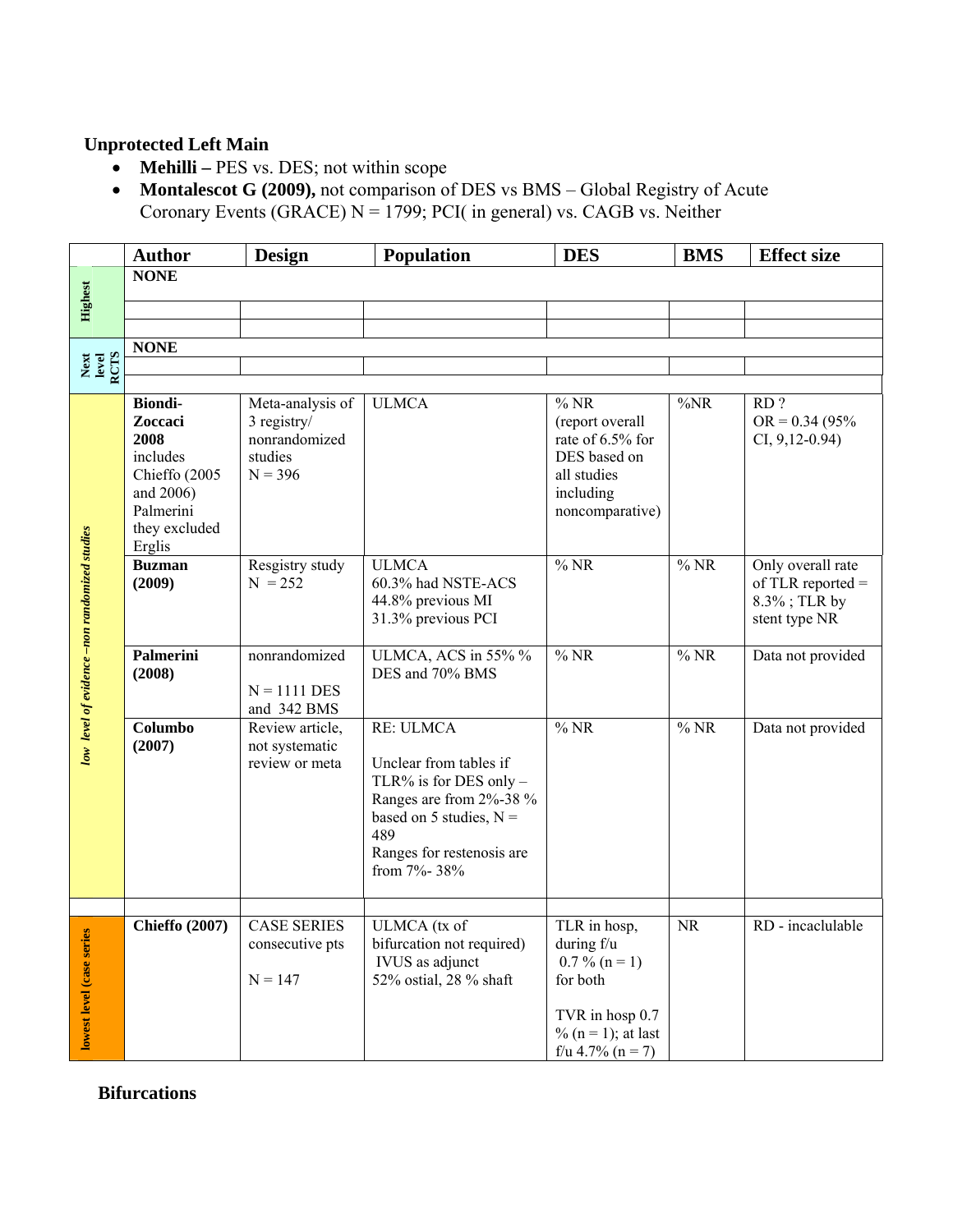Most of the studies do not compare DES vs. BMS and therefore not possible to evaluate incremental benefit of DES; The TLR for these studies seems high. Just looking at the numbers raises a question: Is a technology that fails  $\frac{1}{4}$  of the time something that should be considered an effective strategy?

#### **Columbo (2004) – does not provide data comparing DES and BMS to**

- Compares stenting of main and side branches with DES (double stent) vs. DES in main and PTCA for side (single stenting); not comparative of DES vs. BMS
- Rates of restenosis at 6 months were 25.7% total, 28% double stenting and 18.7% single stenting with NS diff between groups

|                       | RU I OI GIFFER STEALING TECHNIQUES |                 |                                  |            |              |                    |  |  |  |  |  |
|-----------------------|------------------------------------|-----------------|----------------------------------|------------|--------------|--------------------|--|--|--|--|--|
|                       | <b>Author</b>                      | <b>Design</b>   | Population                       | <b>DES</b> | <b>BMS</b>   | <b>Effect size</b> |  |  |  |  |  |
|                       | <b>NONE</b>                        |                 |                                  |            |              |                    |  |  |  |  |  |
| Highes                |                                    |                 |                                  |            |              |                    |  |  |  |  |  |
|                       |                                    |                 |                                  |            |              |                    |  |  |  |  |  |
|                       | <b>NONE</b>                        |                 |                                  |            |              |                    |  |  |  |  |  |
| Next<br>level         |                                    |                 |                                  |            |              |                    |  |  |  |  |  |
|                       |                                    |                 |                                  |            |              |                    |  |  |  |  |  |
|                       | <b>Thuesen</b> (2006)              | Sub-analysis of | Bifurcated                       | 6%         | 21.1%        | RD 15.1%           |  |  |  |  |  |
|                       | (Appendix)                         | SCANSTENT†      | (TVR)                            |            |              | $NNT = 7$          |  |  |  |  |  |
|                       |                                    | (prospective    |                                  |            |              |                    |  |  |  |  |  |
|                       |                                    | cohort)         |                                  |            |              |                    |  |  |  |  |  |
|                       |                                    | $N = 126$       |                                  |            |              |                    |  |  |  |  |  |
|                       | <b>Columbo</b> (2007)              | Review article, | RE: Bifurcation Lesions          | %NR        | <b>NOT</b>   | Data not provided  |  |  |  |  |  |
| low level of evidence |                                    | not systematic  | Not comparisons with BMS         |            | PART OF      |                    |  |  |  |  |  |
|                       |                                    | review or meta  |                                  |            | <b>STUDY</b> |                    |  |  |  |  |  |
|                       |                                    |                 | TLR% is for DES only for         |            |              |                    |  |  |  |  |  |
|                       |                                    |                 | main vs. side $+$ main stenting; |            |              |                    |  |  |  |  |  |
|                       |                                    |                 | based on 3 RCTs, 3               |            |              |                    |  |  |  |  |  |
|                       |                                    |                 | nonrandomized                    |            |              |                    |  |  |  |  |  |
|                       |                                    |                 |                                  |            |              |                    |  |  |  |  |  |
|                       |                                    |                 | Ranges for restenosis are        |            |              |                    |  |  |  |  |  |
|                       |                                    |                 | from 11.3% - 25.7% and TLR       |            |              |                    |  |  |  |  |  |
|                       |                                    |                 | $2.0\% - 11.3\%$                 |            |              |                    |  |  |  |  |  |
|                       |                                    |                 |                                  |            |              |                    |  |  |  |  |  |
|                       |                                    |                 |                                  |            |              |                    |  |  |  |  |  |
|                       |                                    |                 |                                  |            |              |                    |  |  |  |  |  |

#### **Columbo (2009)**   $\overrightarrow{R}$

#### **Chronic Total Occlusions**

- Rahel (2008) PRISON II included in Stettler and Kastrati and other metaanalyses
- Suttorp 2006 and Rahel (2008) report on same trial

|              | <b>Author</b> | <b>Design</b> | <b>Population</b> | <b>DES</b> | <b>BMS</b> | <b>Effect size</b> |
|--------------|---------------|---------------|-------------------|------------|------------|--------------------|
|              | Meta-analyses |               |                   |            |            |                    |
| High         | NONE          |               |                   |            |            |                    |
|              |               |               |                   |            |            |                    |
| $Z$ $\omega$ |               |               |                   |            |            |                    |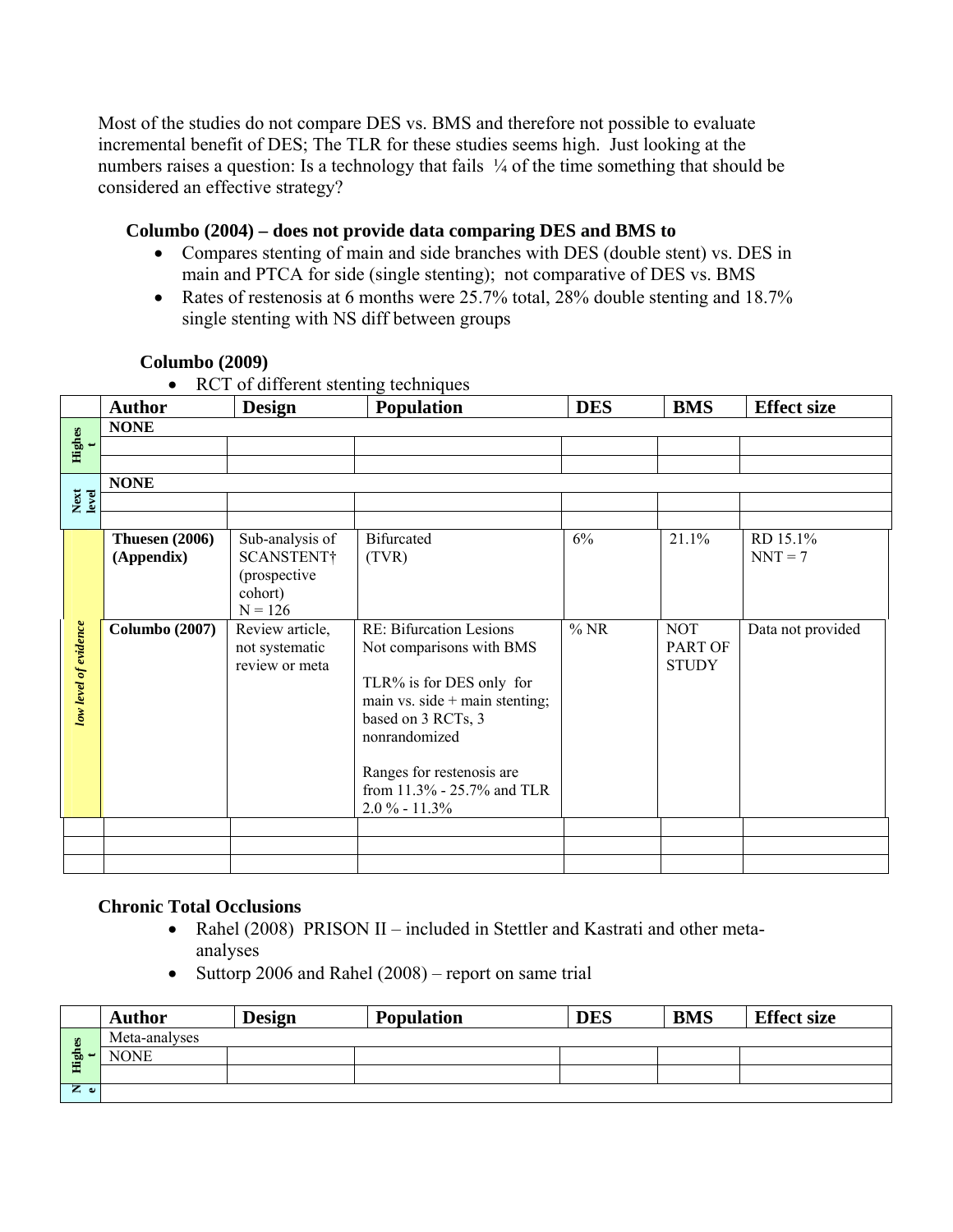|                       | <b>Rahel (2009)</b>                                                   | $RCT N = 200$                                                                                                                                           | totally occluded arteries                                                                                                                                                                                                                                                                                                                                                                    |                   |                    |                                              |
|-----------------------|-----------------------------------------------------------------------|---------------------------------------------------------------------------------------------------------------------------------------------------------|----------------------------------------------------------------------------------------------------------------------------------------------------------------------------------------------------------------------------------------------------------------------------------------------------------------------------------------------------------------------------------------------|-------------------|--------------------|----------------------------------------------|
|                       | <b>Suttorp (2006)</b><br><b>SAME</b><br><b>POPULATION</b><br>as Rahel | PRISON II<br>$RCT N = 200$<br>PRISON II                                                                                                                 | TLR after 3 years<br>TVR after 3 y ears<br>TLR at 6 months                                                                                                                                                                                                                                                                                                                                   | 7%<br>11%<br>4%   | 27%<br>30%<br>19%  | RD 20% NNT 5<br>RD 29% NNT 3<br>RD 15% NNT 7 |
| low level of evidence | <b>Werner (2004)</b><br><b>Colombo</b> (2007)                         | Retrospective -<br>matched Cohort<br>$N = 96$<br>Review article,<br>not systematic<br>review or meta<br>Contains<br>information from<br>Werner, Suttorp | <b>CTO</b><br>Repeat PCI<br>Binary restenosis<br>DES 8.3%, BMS 51.1%<br>Re-occlusions<br>DES 2.1%, BMS 23.4%<br>Higher target vessel failure<br>with BMS vs. Taxus in DM<br>and non DM<br><b>Includes RCTS</b><br>with non randomized studies<br>Quotes re-stenosis rates for<br>PRISON II for DES (11%)<br>and BMS $(41\%)$<br>Unclear, appears to quote<br>DES TLR fand from 3.3% -<br>10% | 5.3%<br><b>NR</b> | 31.9%<br><b>NR</b> | 26.6%                                        |

## **Saphenous vein graft**

|               | <b>Author</b>   | <b>Design</b>  | <b>Population</b>              | <b>DES</b> | <b>BMS</b> | <b>Effect size</b> |
|---------------|-----------------|----------------|--------------------------------|------------|------------|--------------------|
|               | <b>NONE</b>     |                |                                |            |            |                    |
| $\frac{4}{t}$ |                 |                |                                |            |            |                    |
|               |                 |                |                                |            |            |                    |
|               | <b>RCTS</b>     |                |                                |            |            |                    |
|               | Brilakis (2009) | <b>RCT</b>     | $N = 80$ (112 lesions, 88 SVG) |            |            |                    |
| level         |                 | SOS trial      | <b>Binary Restenosis</b>       |            |            |                    |
| Next          |                 |                | $(\text{angiographic}) -$      |            |            |                    |
|               |                 | PES vs.BMS     | PES 9%, BMS 51%                |            |            |                    |
|               |                 | median f/u 1.5 |                                |            |            | RD (NNT)           |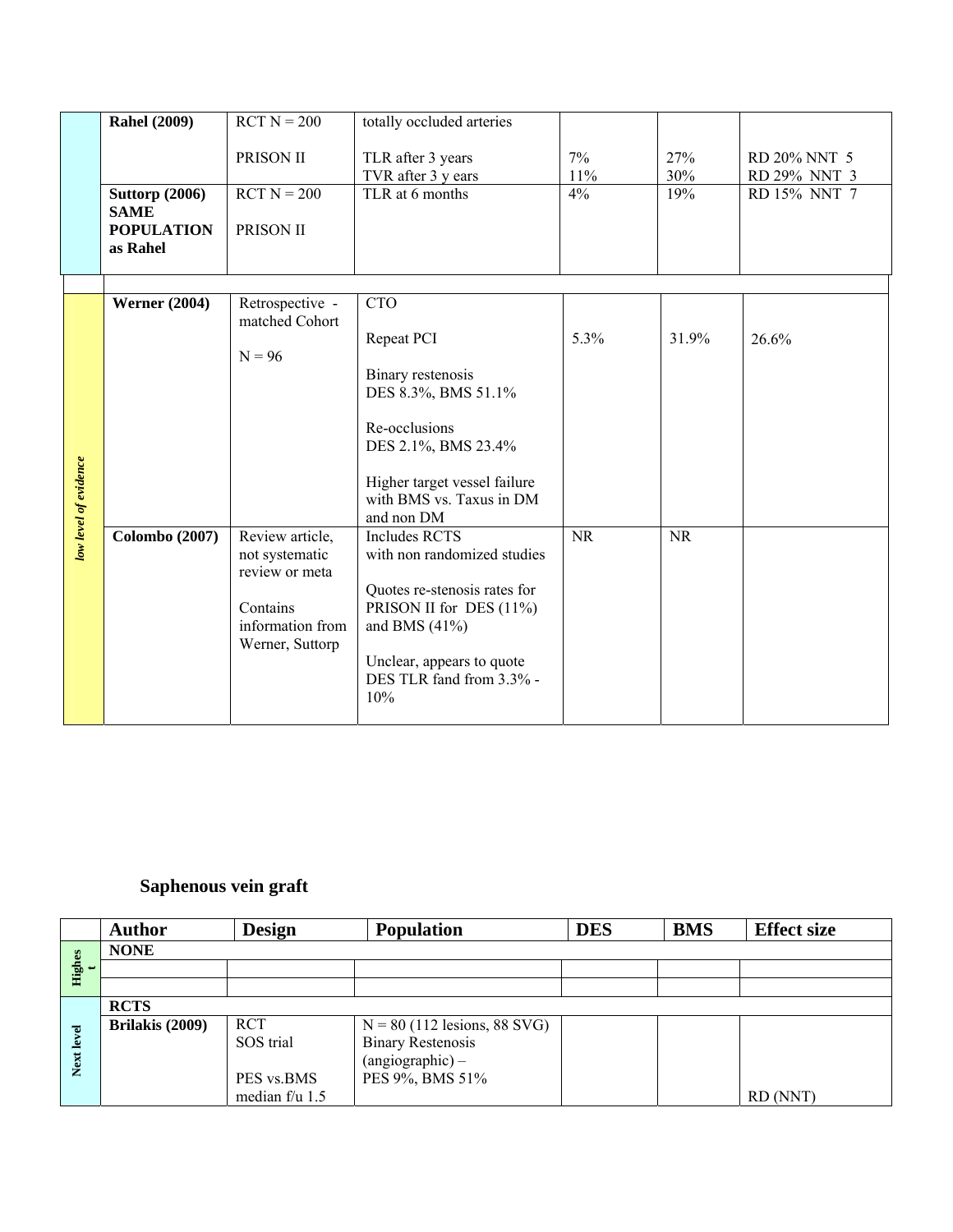|                       |                   | yrs                | TLR $($ ? at last f/u?)          | $5\%$ | 28% | $23\%$ (4)            |
|-----------------------|-------------------|--------------------|----------------------------------|-------|-----|-----------------------|
|                       |                   |                    | TVR $($ ? at last f/u?)          | 15%   | 31% | $16\%$ (6)            |
|                       | <b>Vermeersch</b> | <b>RCT</b>         | $N = 75$ (96 SVG lesions)        |       |     | diffs not stat signif |
|                       | (2007)            | <b>RRISC Trial</b> | $F/u$ to 3 years (outcomes as of |       |     |                       |
|                       |                   |                    | last $f/u$ )                     |       |     | RD (NNT)              |
|                       |                   |                    |                                  |       |     | $6\%$ (17)            |
|                       |                   |                    | <b>TLR</b>                       | 24%   | 30% | 5%                    |
|                       |                   |                    | TLR-lesions based                | 19%   | 26% |                       |
|                       |                   |                    |                                  |       |     | $4\%$ (25)            |
|                       |                   |                    | <b>TVR</b>                       | 34%   | 38% | $5\%$ (20)            |
|                       |                   |                    | TVR - lesion based               | 36%   | 41% |                       |
|                       |                   |                    |                                  |       |     |                       |
|                       | Chu (2005)        | Retrospective      | $N = 98$ pts (114 SVG lesions)   |       |     |                       |
|                       |                   | Cohort; not        |                                  |       |     |                       |
|                       |                   | concurrent         | 6 months                         |       |     | <b>RD</b>             |
| low level of evidence |                   | controls?          | <b>TLR</b>                       | 2%    | 7%  | $5\%$                 |
|                       |                   |                    | <b>TVR</b>                       | 4%    | 11% | 7%                    |
|                       |                   | ? no control for   |                                  |       |     |                       |
|                       |                   | confounding?       | 1 year                           |       |     |                       |
|                       |                   |                    | <b>TLR</b>                       | 6%    | 7%  | $1\%$                 |
|                       |                   |                    | <b>TVR</b>                       | 13%   | 11% | 2%                    |
|                       |                   |                    |                                  |       |     | Diffs not stat sig    |
|                       |                   |                    |                                  |       |     |                       |
|                       |                   |                    |                                  |       |     |                       |

## **Overall Length of Stent [AND/OR VESSEL OR STENT DIMENSIONS]**

| ----<br>n AR<br>. .<br>۱н<br>N/L'<br>$-$ 2003 $-$<br>9170<br>$\sim$ $\sim$<br>״מ<br>0.121<br>'ILIN<br><br>-<br>-<br>$\sim$<br>$ -$<br>$\sim$<br>__<br>___ |
|-----------------------------------------------------------------------------------------------------------------------------------------------------------|
|-----------------------------------------------------------------------------------------------------------------------------------------------------------|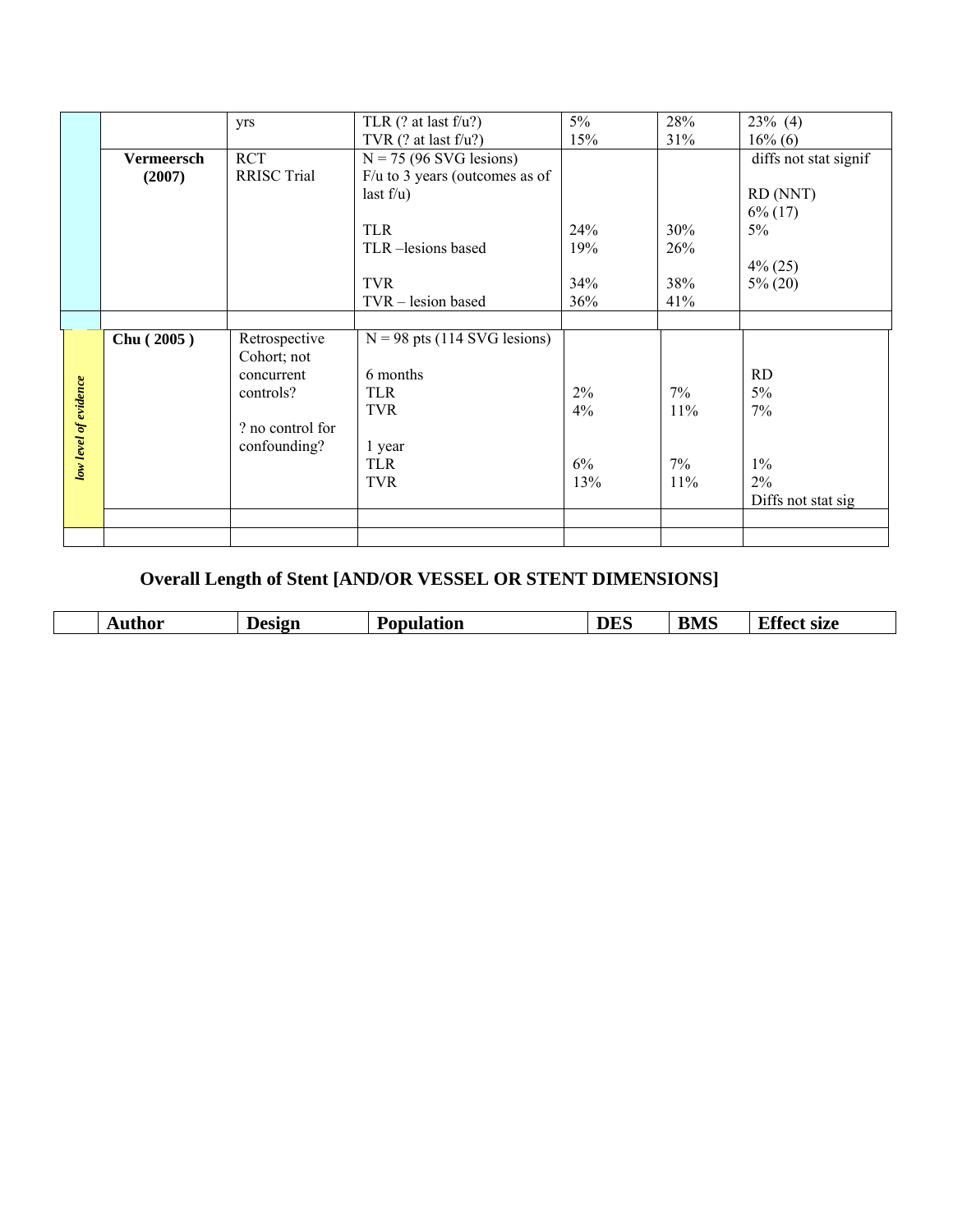| <b>Stone (2004)</b><br><b>[used in Canadian</b><br>decision] | RCT Sub analysis<br>for 9 month<br>angiographic<br>restenosis in<br>analysis segment                                                                    | $N = 558$ pts who had<br>angiographic evaluation and for<br>whom severity of stenosis could<br>be evaluated - RATE OF<br>ANGIOGRAPHIC<br><b>RESTENOSIS</b><br>Ref vessel diam<br>$\leq$ 2.5 mm<br>$>2.5 - 3.0$ mm<br>$\geq$ 3.0 mm<br>Max stent diam<br>2.5 <sub>mm</sub><br>3.0 <sub>mm</sub><br>3.5 mm<br>Lesion length<br>$\leq 10$ mm<br>$>10 - 520$ mm<br>$\geq$ 20 mm<br>Total stent length<br>16mm<br>24 mm<br>$\geq$ 32 mm | 10.2%<br>6.7%<br>6.8%<br>8.8%<br>9.1%<br>5.5%<br>5.6%<br>7.2%<br>14.9%<br>7.2%<br>6.4%<br>10.3% | 38.5%<br>27.8%<br>15.2%<br>40.8%<br>31.2%<br>12.9%<br>18.9%<br>25.8%<br>41.5%<br>20.8%<br>28.9%<br>37.3% | RD (NNT); stat sig<br>28.3 (3.5) Sig<br>$21.1(4.7)$ Sig<br>8.4 (11.9) NS<br>$32.0(3.1)$ Sig<br>$22.1(4.5)$ Sig<br>$7.4(13.5)$ NS<br>$13.3(7.5)$ Sig<br>18.6 (5.4) Sig<br>26.6 (3.8) Sig<br>$13.6(7.4)$ Sig<br>22.5 (4.4) Sig<br>$27.0$ (3.7) Sig |
|--------------------------------------------------------------|---------------------------------------------------------------------------------------------------------------------------------------------------------|------------------------------------------------------------------------------------------------------------------------------------------------------------------------------------------------------------------------------------------------------------------------------------------------------------------------------------------------------------------------------------------------------------------------------------|-------------------------------------------------------------------------------------------------|----------------------------------------------------------------------------------------------------------|--------------------------------------------------------------------------------------------------------------------------------------------------------------------------------------------------------------------------------------------------|
|                                                              |                                                                                                                                                         |                                                                                                                                                                                                                                                                                                                                                                                                                                    |                                                                                                 |                                                                                                          | $NS = not$<br>statistically<br>significant                                                                                                                                                                                                       |
| TU (2007)<br>Ontario                                         | Population based<br>registry study<br>$N = 3751$<br>small vessel<br>$<$ 3mm,<br>large $\geq$ 3 mm<br>Lesion length<br>short <20 mm<br>long $\geq$ 20 mm | Matched cohort analysis -TVR<br>Lesion<br>$N$ pairs<br><u>Vessel</u><br><b>DM</b><br>$<$ 3 mm<br>$\geq$ 20 mm<br>347<br>253<br>$<$ 3 mm<br>$<$ 20 mm<br>295<br>$\geq$ 20 mm<br>$\geq$ 3 mm<br>$<$ 20 mm<br>291<br>$\geq$ 3 mm<br>NON-DM<br>$<3~\mathrm{mm}$<br>$\geq$ 20 mm<br>782<br>502<br>$<$ 3 mm<br>$<$ 20 mm<br>638<br>$\geq$ 3 mm<br>$\geq$ 20 mm<br>505<br>$\geq$ 3 mm<br>$<$ 20 mm                                        | 7.2%<br>4.7%<br>6.1%<br>6.2%<br>8.6%<br>6.8%<br>5.6%<br>5.3%                                    | 17.6%<br>13.0%<br>10.5%<br>7.6%<br>12.3%<br>$8.0\%$<br>7.5%<br>5.9%                                      | RD (NNT-author)<br>$10.4(10)$ Sig<br>8.3 (12) Sig<br>4.4(23)<br>Sig<br>$1.4(71)$ NS<br>3.7 $(27)$ Sig<br>1.2(83)<br>NS<br>1.9(53)<br>NS<br>$0.6(167)$ NS                                                                                         |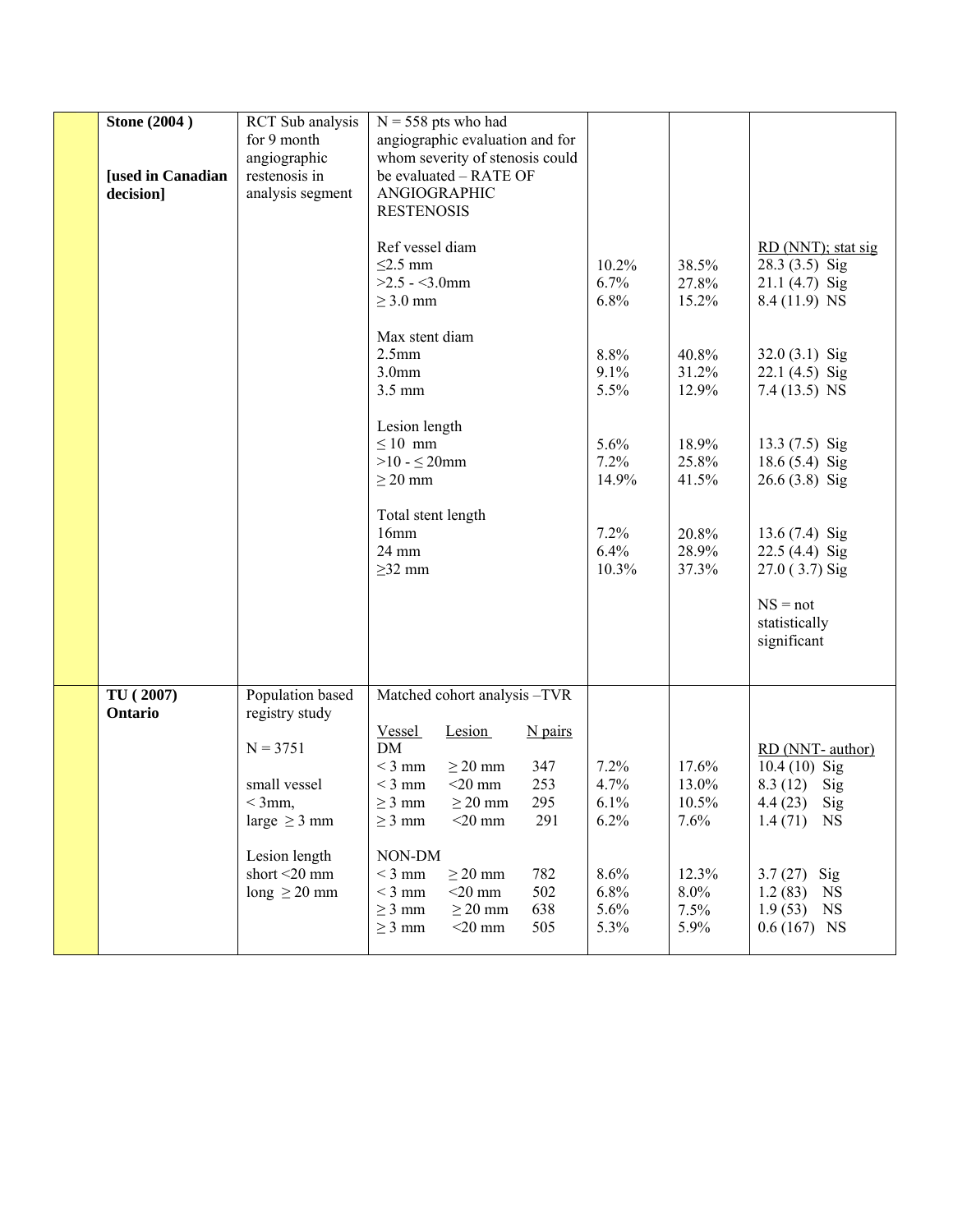|                       | Pfisterer (2009) | Sub-analysis of       | $N = 826$                         |       |       |                        |
|-----------------------|------------------|-----------------------|-----------------------------------|-------|-------|------------------------|
|                       | (Appendix)       | <b>BASKET</b> †       | 69% multi-vessel disease          |       |       |                        |
|                       |                  | (prospective          | 29% CTO                           |       |       | lowest NNT $\sim$ 1-11 |
|                       |                  | cohort)               | Evaluate small vs. large stent    |       |       | pts                    |
|                       |                  |                       |                                   |       |       | $RD =$                 |
|                       |                  |                       | Non-MI TVR                        | 9.9%  | 13.9% | 4.0%                   |
|                       |                  |                       | small stent                       | 10.7% | 19.8% | 9.1%                   |
|                       |                  |                       | large stent                       | 9.5%  | 11.5% | 2.0%                   |
|                       |                  |                       |                                   |       |       |                        |
|                       |                  |                       | Any TVR                           | 14.7% | 17.5% | 2.8%                   |
|                       |                  |                       | small stent                       | 16.5% | 25.9% | 9.4%                   |
|                       |                  |                       | large stent                       | 14.0% | 14.1% | 0.1%                   |
|                       |                  |                       |                                   |       |       |                        |
|                       | James (2009)*    | <b>SCAAR</b> registry | Restenosis- at 1 year, 1 stent    |       |       | Lowest NNT ${\sim}12$  |
|                       | (From HTCC       | study                 | group (DES $n = 12,358$ , BMS n   |       |       |                        |
|                       | presentation)    |                       | $= 8649$                          |       |       | $RD =$                 |
|                       |                  |                       |                                   |       |       |                        |
|                       |                  |                       | Overall                           | 2.9%  | 4.4%  | 1.5%                   |
|                       |                  |                       | Stent size                        |       |       |                        |
|                       |                  |                       | $<$ 3mm diam                      | 3.2%  | 6.8%  | 3.6%                   |
|                       |                  |                       | $\geq$ 3mm diam                   | 2.6%  | 3.6%  | 1.0%                   |
|                       |                  |                       | $<$ 20 mm length                  | 2.6%  | 4.2%  | 1.6%                   |
| low level of evidence |                  |                       | $\geq$ 20 mm length               | 3.3%  | 5.1%  | 1.8%                   |
|                       |                  |                       |                                   |       |       |                        |
|                       |                  |                       | Stable Angina                     | 2.8%  | 4.7%  | 1.9%                   |
|                       |                  |                       | Unstable Angina                   | 3.1%  | 4.6%  | 1.5%                   |
|                       |                  |                       | <b>STEMI</b>                      | 2.7%  | 4.1%  | 1.4%                   |
|                       |                  |                       |                                   |       |       |                        |
|                       |                  |                       | Non DM                            | 2.7%  | 4.3%  | 1.6%                   |
|                       |                  |                       | (Stent dimension)                 |       |       |                        |
|                       |                  |                       | $\geq$ 3mm diam, <20mm long       | 2.4%  | 3.5%  | 1.1%                   |
|                       |                  |                       | $\geq$ 3mm diam, $\geq$ 20mm long | 2.6%  | 3.7%  | 1.1%                   |
|                       |                  |                       | $<$ 3mm diam, $<$ 20mm long       | 2.4%  | 5.9%  | 3.5%                   |
|                       |                  |                       | $<$ 3mm diam, $\geq$ 20mm long    | 3.5%  | 10.1% | 6.6%                   |
|                       |                  |                       | DM                                | 3.6%  | 5.0   | 1.4%                   |
|                       |                  |                       | (stent dimension)                 |       |       |                        |
|                       |                  |                       | $\geq$ 3mm diam, <20mm long       | 2.1%  | 3.5%  | 1.4%                   |
|                       |                  |                       | $\geq$ 3mm diam, $\geq$ 20mm long | 4.4%  | 5.4%  | 1.0%                   |
|                       |                  |                       | $<$ 3mm diam, $<$ 20mm long       | 4.3%  | 6.1%  | 1.8%                   |
|                       |                  |                       | $<$ 3mm diam, $\geq$ 20mm long    | 4.3%  | 12.6% | 8.3%                   |
|                       |                  |                       |                                   |       |       |                        |
|                       |                  |                       |                                   |       |       |                        |

Non-randomized studies from HTA

- **1.** Brodie BR, Stuckey T, Downey W, et al. Outcomes with drug-eluting stents versus bare metal stents in acute ST-elevation myocardial infarction: results from the Strategic Transcatheter Evaluation of New Therapies (STENT) Group. *Catheter Cardiovasc Interv.* Dec 1 2008;72(7):893-900.
- **2.** Kornowski R, Vaknin-Assa H, Lev E, et al. Clinical results of drug eluting stents compared to bare metal stents for patients with ST elevation acute myocardial infarction. *Acute Card Care.* 2008;10(3):167-172.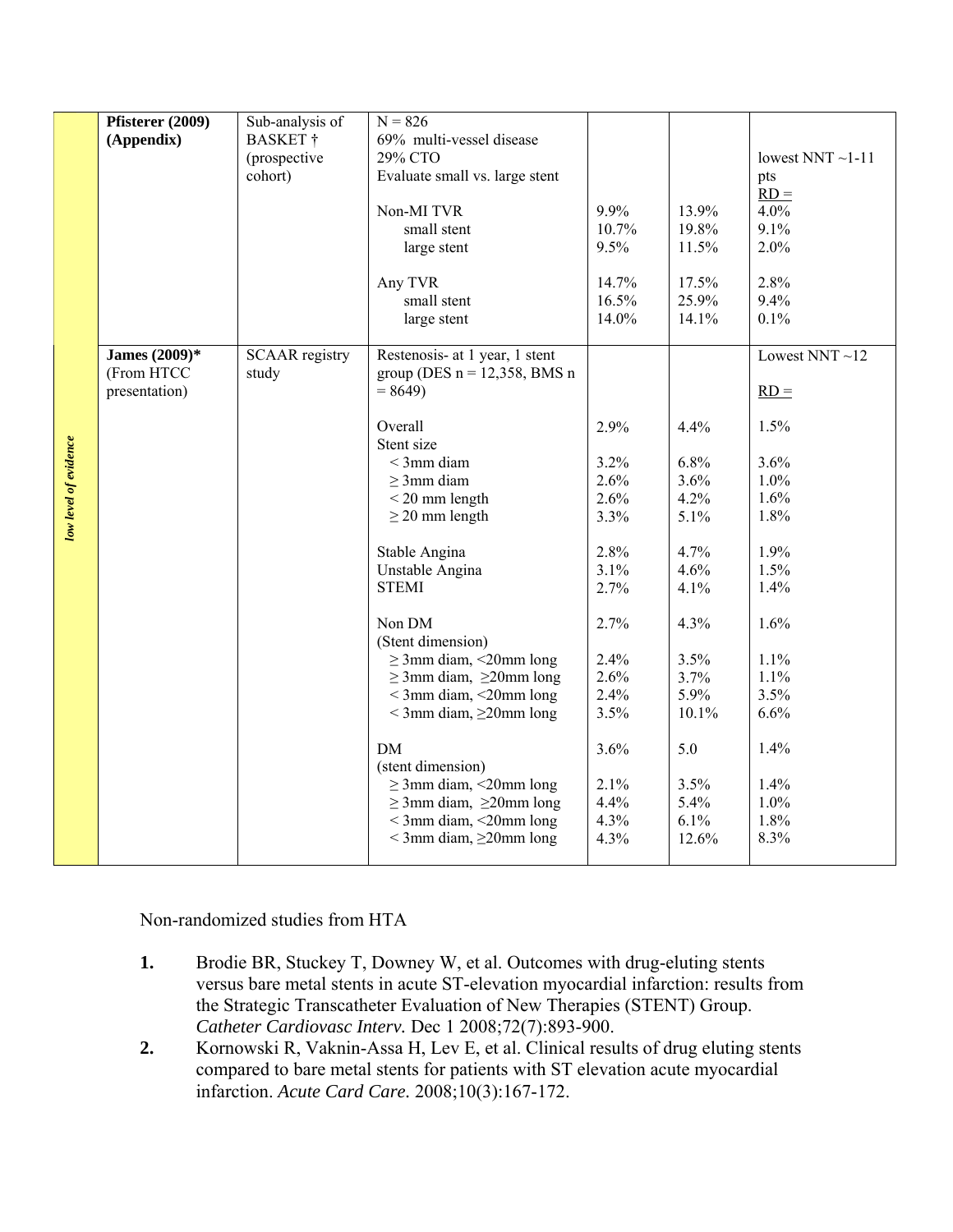- **3.** Ortolani P, Balducelli M, Marzaroli P, et al. Two-year clinical outcomes with drug-eluting stents for diabetic patients with de novo coronary lesions: results from a real-world multicenter registry. *Circulation.* Feb 19 2008;117(7):923-930.
- **4.** Percoco G, Manari A, Guastaroba P, et al. Safety and long-term efficacy of sirolimus eluting stent in ST-elevation acute myocardial infarction: the REAL (Registro REgionale AngiopLastiche Emilia-Romagna) registry. *Cardiovasc Drugs Ther.* Feb 2006;20(1):63-68.
- **5.** Vlaar PJ, Rihal CS, Singh M, et al. Safety and efficacy of drug-eluting stent for ST-segment elevation myocardial infarction in an unselected consecutive cohort. *Catheter Cardiovasc Interv.* May 1 2008;71(6):764-769.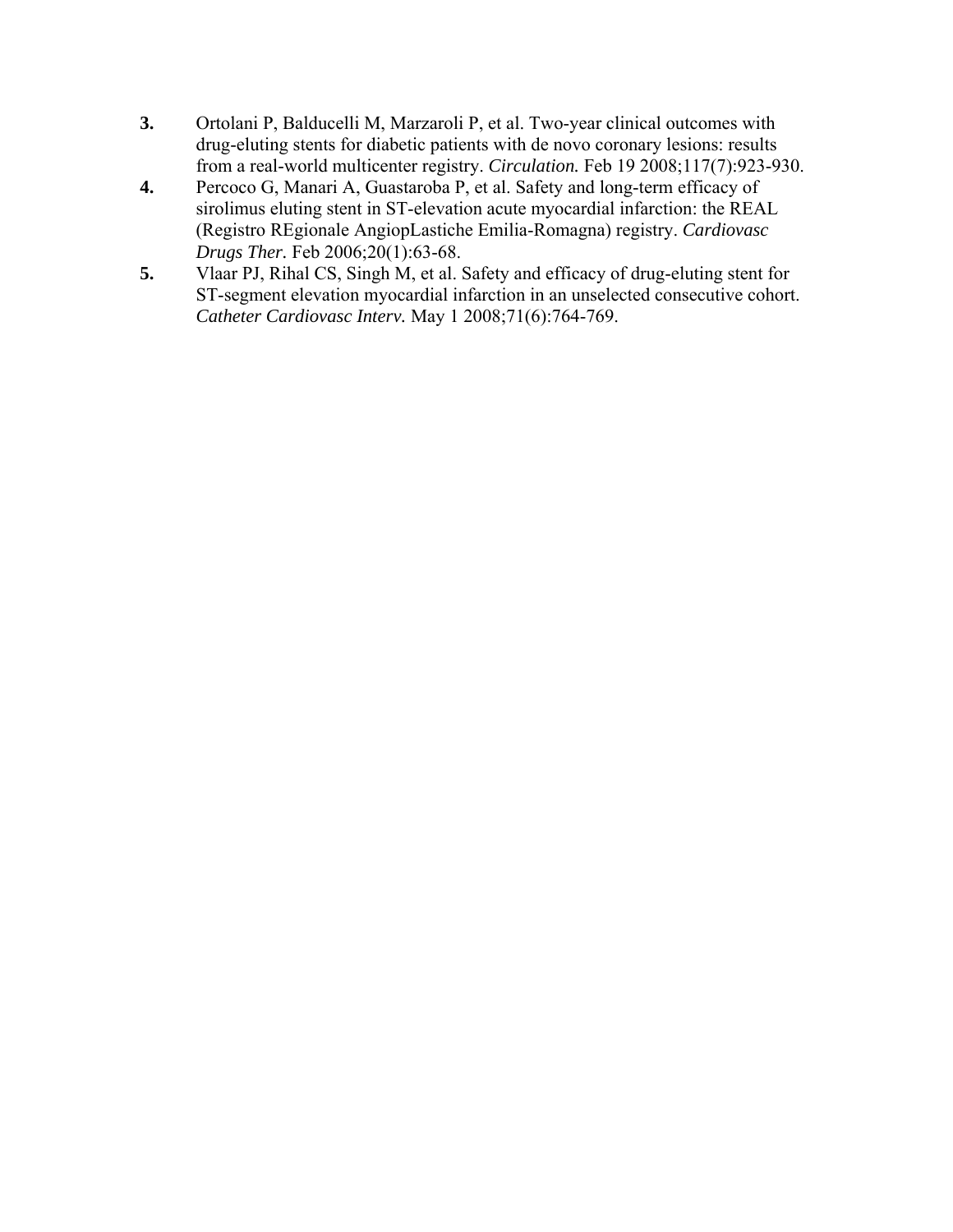**APPENDIX B: Reference List: Articles suggested or cited by committee members** Selection and suggestedarticles was not based on a formal systematic search or review of literature and formal critical appraisal was not performed. No restrictions on inclusion or exclusion of articles were set *a priori*. The process was not intended to provide a comprehensive evaluation.

- **1.** Drug-eluting coronary stents: many meta-analyses, little benefit. *Prescrire Int.*  Apr 2009;18(100):70-74.
- **2.** Al Suwaidi J, Berger PB, Rihal CS, et al. Immediate and long-term outcome of intracoronary stent implantation for true bifurcation lesions. *J Am Coll Cardiol.*  Mar 15 2000;35(4):929-936.
- **3.** Alexander KP, Newby LK, Cannon CP, et al. Acute coronary care in the elderly, part I: Non-ST-segment-elevation acute coronary syndromes: a scientific statement for healthcare professionals from the American Heart Association Council on Clinical Cardiology: in collaboration with the Society of Geriatric Cardiology. *Circulation.* May 15 2007;115(19):2549-2569.
- **4.** Alfonso F, Perez-Vizcayno MJ, Hernandez R, et al. A randomized comparison of sirolimus-eluting stent with balloon angioplasty in patients with in-stent restenosis: results of the Restenosis Intrastent: Balloon Angioplasty Versus Elective Sirolimus-Eluting Stenting (RIBS-II) trial. *J Am Coll Cardiol.* Jun 6 2006;47(11):2152-2160.
- **5.** Anstrom KJ, Kong DF, Shaw LK, et al. Long-term clinical outcomes following coronary stenting. *Arch Intern Med.* Aug 11 2008;168(15):1647-1655.
- **6.** Austin D, Oldroyd KG, McConnachie A, et al. Drug-Eluting Stents Versus Bare-Metal Stents for Off-Label Indications: A Propensity Score Matched Outcome Study. *Circ Cardiovasc Intervent.* 2008;1:45-52.
- **7.** Benedetto U, Melina G, Angeloni E, et al. Coronary artery bypass grafting versus drug-eluting stents in multivessel coronary disease. A meta-analysis on 24,268 patients. *Eur J Cardiothorac Surg.* Oct 2009;36(4):611-615.
- **8.** Biondi-Zoccai GG, Lotrionte M, Moretti C, et al. A collaborative systematic review and meta-analysis on 1278 patients undergoing percutaneous drug-eluting stenting for unprotected left main coronary artery disease. *Am Heart J.* Feb 2008;155(2):274-283.
- **9.** Bowen JM, Hopkins R, Chiu M, et al. *Clinical and cost-effectiveness analysis of drug eluting stents compared to bare metal stents for percutaneous coronary interventions in Ontario: final report [Report No. HTA002-0705-02].* Hamilton (ON): Program for Assessment of Technology in Health, St. Joseph's Healthcare Hamilton/McMaster University; 2007.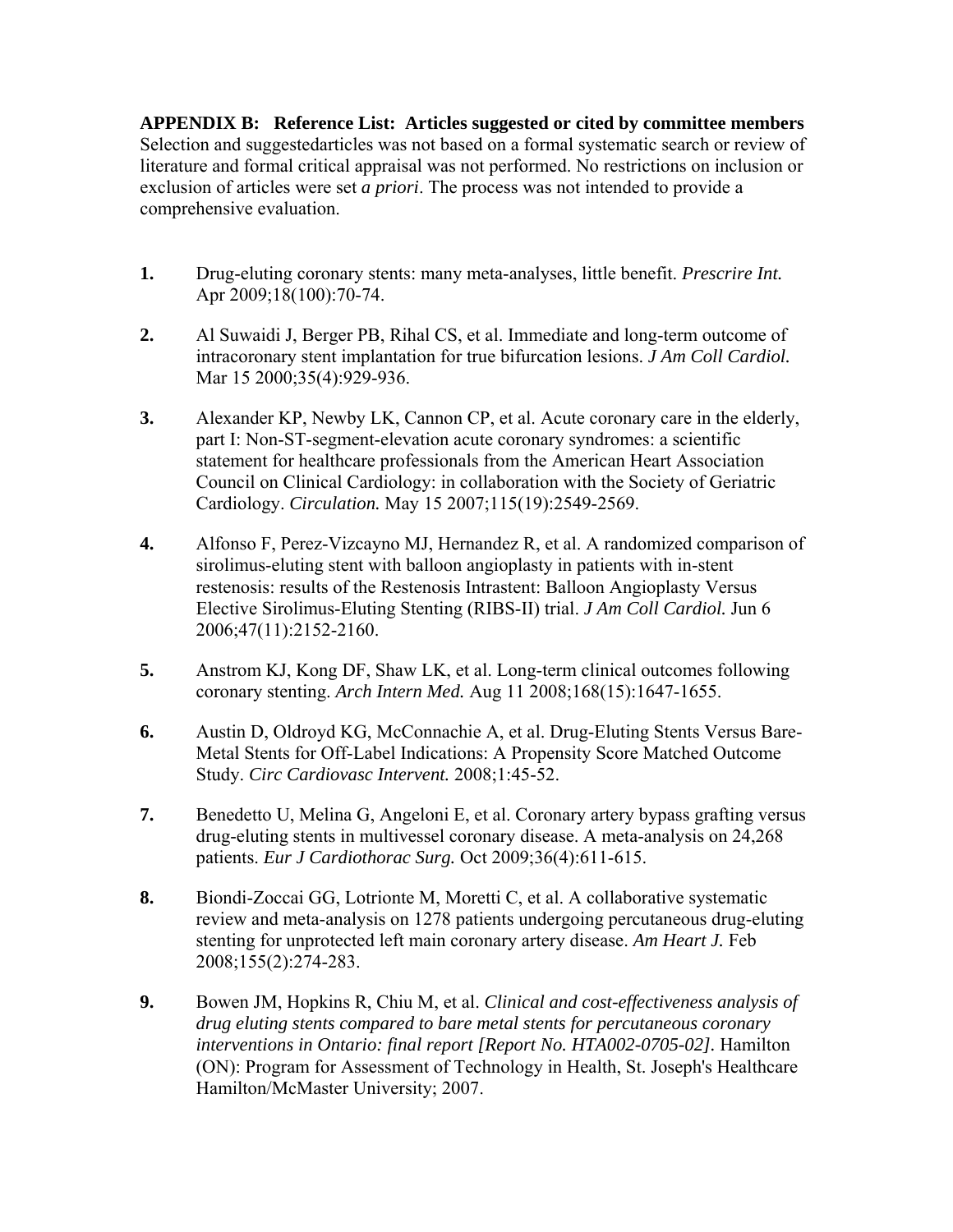- **10.** Brar SS, Leon MB, Stone GW, et al. Use of drug-eluting stents in acute myocardial infarction: a systematic review and meta-analysis. *J Am Coll Cardiol.*  May 5 2009;53(18):1677-1689.
- **11.** Brilakis ES, Lichtenwalter C, de Lemos JA, et al. A randomized controlled trial of a paclitaxel-eluting stent versus a similar bare-metal stent in saphenous vein graft lesions the SOS (Stenting of Saphenous Vein Grafts) trial. *J Am Coll Cardiol.*  Mar 17 2009;53(11):919-928.
- **12.** Brodie BR, Stuckey T, Downey W, et al. Outcomes with drug-eluting stents versus bare metal stents in acute ST-elevation myocardial infarction: results from the Strategic Transcatheter Evaluation of New Therapies (STENT) Group. *Catheter Cardiovasc Interv.* Dec 1 2008;72(7):893-900.
- **13.** Buszman PE, Buszman PP, Kiesz RS, et al. Early and Long-Term Results of Unprotected Left Main Coronary Artery Stenting The LE MANS (Left Main Coronary Artery Stenting) Registry. *J Am Coll Cardiol.* Aug 12 2009.
- **14.** Campolo L, Pantaleo P, Barattoni MC, et al. RESTEM: a percutaneous coronary intervention 'real world' registry in the drug-eluting stent era. *Coron Artery Dis.*  Dec 2007;18(8):653-662.
- **15.** Chen MS, John JM, Chew DP, Lee DS, Ellis SG, Bhatt DL. Bare metal stent restenosis is not a benign clinical entity. *Am Heart J.* Jun 2006;151(6):1260-1264.
- **16.** Chieffo A, Park SJ, Valgimigli M, et al. Favorable long-term outcome after drugeluting stent implantation in nonbifurcation lesions that involve unprotected left main coronary artery: a multicenter registry. *Circulation.* Jul 10 2007;116(2):158- 162.
- **17.** Chu WW, Rha SW, Kuchulakanti PK, et al. Efficacy of sirolimus-eluting stents compared with bare metal stents for saphenous vein graft intervention. *Am J Cardiol.* Jan 1 2006;97(1):34-37.
- **18.** Colombo A, Bramucci E, Sacca S, et al. Randomized study of the crush technique versus provisional side-branch stenting in true coronary bifurcations: the CACTUS (Coronary Bifurcations: Application of the Crushing Technique Using Sirolimus-Eluting Stents) Study. *Circulation.* Jan 6 2009;119(1):71-78.
- **19.** Colombo A, Chieffo A. Drug-eluting stent update 2007: part III: Technique and unapproved/unsettled indications (left main, bifurcations, chronic total occlusions, small vessels and long lesions, saphenous vein grafts, acute myocardial infarctions, and multivessel disease). *Circulation.* Sep 18 2007;116(12):1424- 1432.
- **20.** Colombo A, Moses JW, Morice MC, et al. Randomized study to evaluate sirolimus-eluting stents implanted at coronary bifurcation lesions. *Circulation.*  Mar 16 2004;109(10):1244-1249.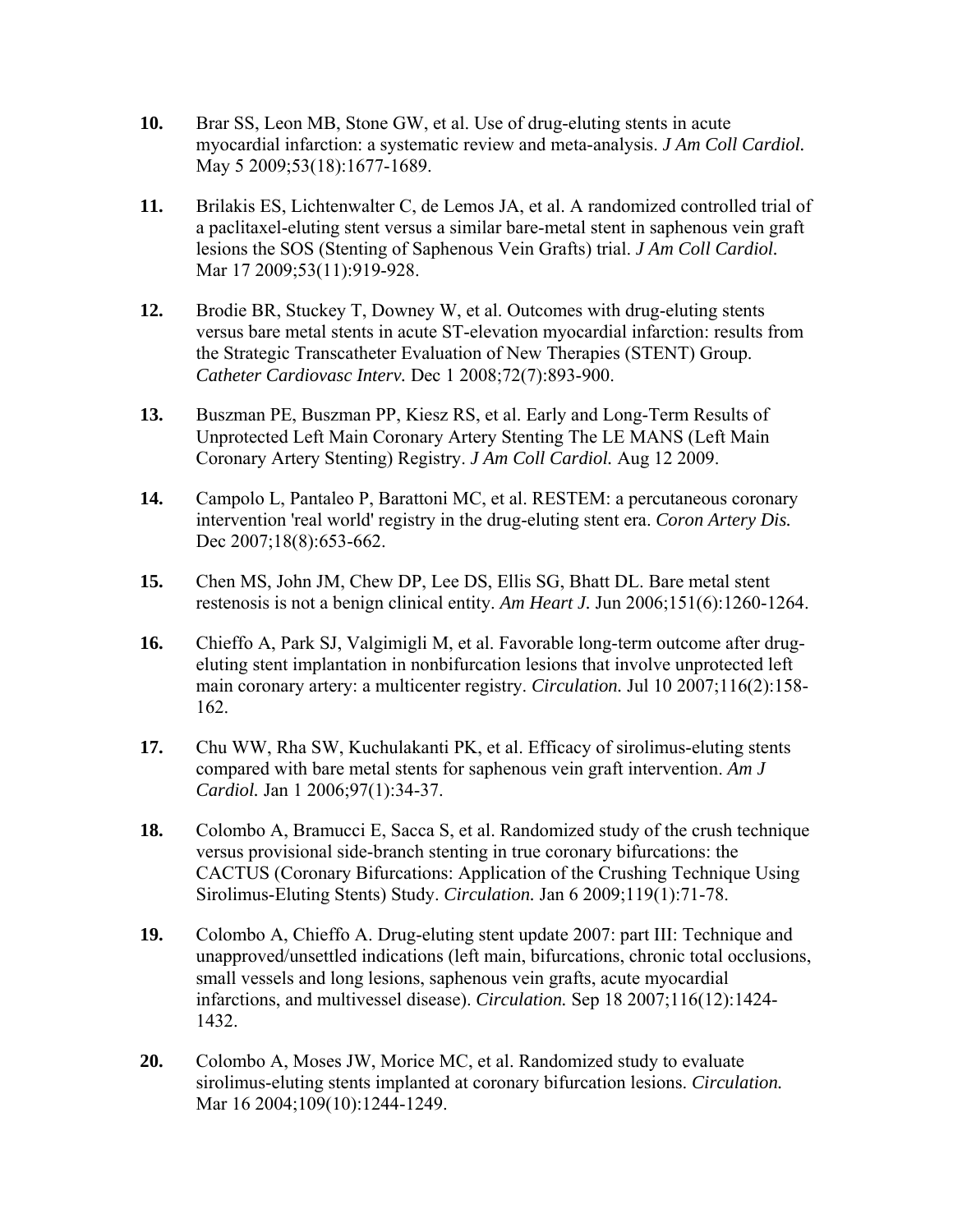- **21.** Daemen J, Boersma E, Flather M, et al. Long-term safety and efficacy of percutaneous coronary intervention with stenting and coronary artery bypass surgery for multivessel coronary artery disease: a meta-analysis with 5-year patient-level data from the ARTS, ERACI-II, MASS-II, and SoS trials. *Circulation.* Sep 9 2008;118(11):1146-1154.
- **22.** De Luca G, Valgimigli M, Spaulding C, et al. Short and long-term benefits of sirolimus-eluting stent in ST-segment elevation myocardial infarction: a metaanalysis of randomized trials. *J Thromb Thrombolysis.* Aug 2009;28(2):200-210.
- **23.** Di Lorenzo E, Sauro R, Varricchio A, et al. Benefits of drug-eluting stents as compared to bare metal stent in ST-segment elevation myocardial infarction: four year results of the PaclitAxel or Sirolimus-Eluting stent vs bare metal stent in primary angiOplasty (PASEO) randomized trial. *Am Heart J.* Oct 2009;158(4):e43-50.
- **24.** Diaz de la Llera LS, Ballesteros S, Nevado J, et al. Sirolimus-eluting stents compared with standard stents in the treatment of patients with primary angioplasty. *Am Heart J.* Jul 2007;154(1):164 e161-166.
- **25.** Dibra A, Kastrati A, Alfonso F, et al. Effectiveness of drug-eluting stents in patients with bare-metal in-stent restenosis: meta-analysis of randomized trials. *J Am Coll Cardiol.* Feb 6 2007;49(5):616-623.
- **26.** Douglas P, Brennan MJ, Anstrom KJ, Sedrakyan A, Eisenstein EL, Haque G, Dai D, Kong DF, Hammill B, Curtis, L, Matchar, D, Brindis R, Peterson ED. Clinical effectiveness of coronary stents in elderly persons: Results from 262,700 Medicare patients in the American College of Cardiology-National Cardiovascular Data Registry. *J. Am. Coll. Cardiology.* May 5, 2009 2009;53(18):1629-1641.
- **27.** Ellis SG, O'Shaughnessy CD, Martin SL, et al. Two-year clinical outcomes after paclitaxel-eluting stent or brachytherapy treatment for bare metal stent restenosis: the TAXUS V ISR trial. *Eur Heart J.* Jul 2008;29(13):1625-1634.
- **28.** Erglis A, Narbute I, Kumsars I, et al. A randomized comparison of paclitaxeleluting stents versus bare-metal stents for treatment of unprotected left main coronary artery stenosis. *J Am Coll Cardiol.* Aug 7 2007;50(6):491-497.
- **29.** Grube E, Dawkins KD, Guagliumi G, et al. TAXUS VI 2-year follow-up: randomized comparison of polymer-based paclitaxel-eluting with bare metal stents for treatment of long, complex lesions. *Eur Heart J.* Nov 2007;28(21):2578-2582.
- **30.** Harjai KJ, Orshaw P, Shenoy C, et al. Clinical outcomes following drug-eluting versus bare metal stent implantation for lesion subsets excluded from pivotal clinical trials: findings from the GHOST Study (Guthrie Health System Off-Label StenT Study). *J Interv Cardiol.* Aug 2008;21(4):315-324.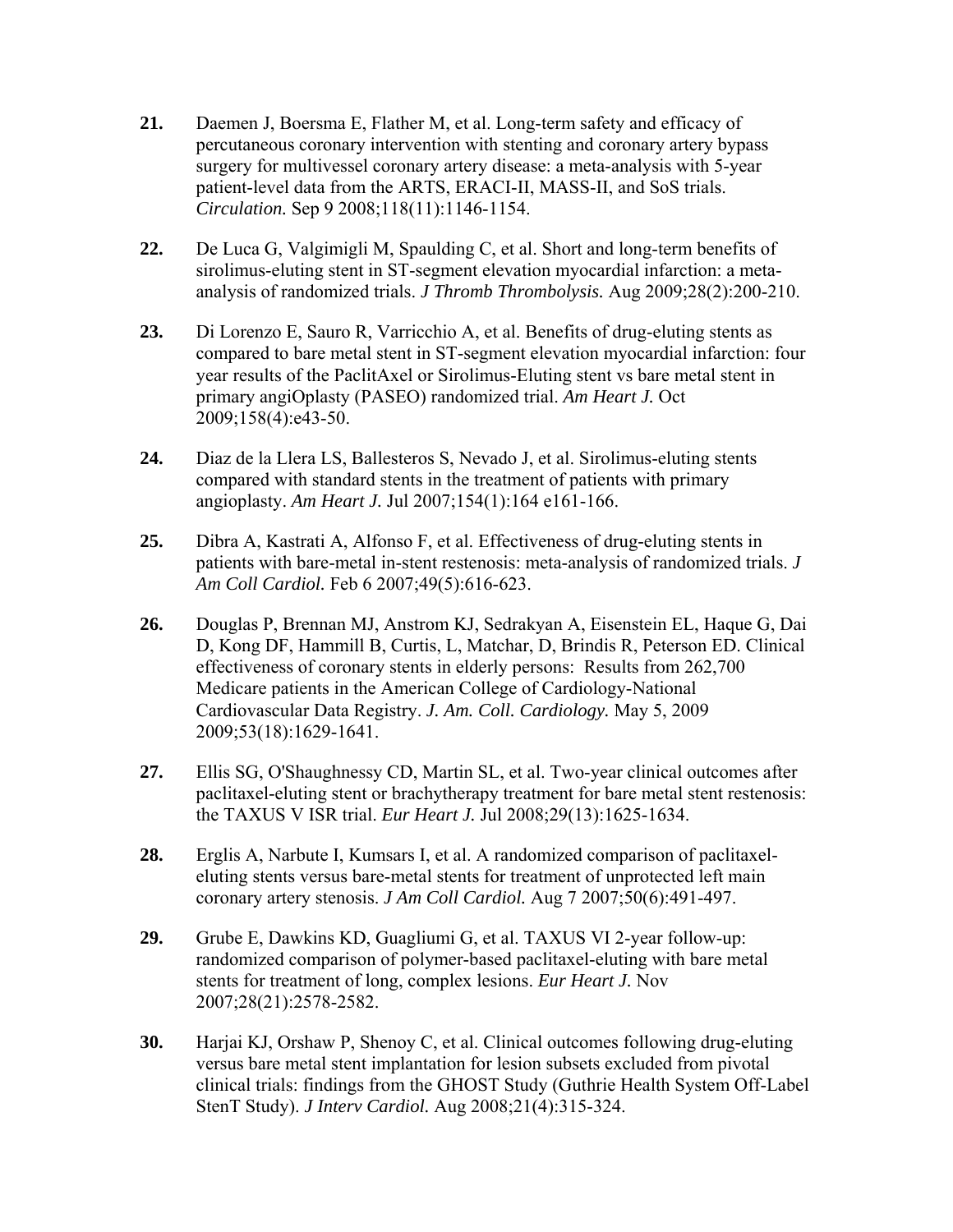- **31.** Hill RA, Boland A, Dickson R, et al. Drug-eluting stents: a systematic review and economic evaluation. *Health Technol Assess.* Nov 2007;11(46):iii, xi-221.
- **32.** Holmes DR, Jr., Teirstein P, Satler L, et al. Sirolimus-eluting stents vs vascular brachytherapy for in-stent restenosis within bare-metal stents: the SISR randomized trial. *Jama.* Mar 15 2006;295(11):1264-1273.
- **33.** James SK, Stenestrand U, Lindback J, et al. Long-term safety and efficacy of drug-eluting versus bare-metal stents in Sweden. *N Engl J Med.* May 7 2009;360(19):1933-1945.
- **34.** Kastrati A, Dibra A, Eberle S, et al. Sirolimus-eluting stents vs paclitaxel-eluting stents in patients with coronary artery disease: meta-analysis of randomized trials. *Jama.* Aug 17 2005;294(7):819-825.
- **35.** Kastrati A, Dibra A, Spaulding C, et al. Meta-analysis of randomized trials on drug-eluting stents vs. bare-metal stents in patients with acute myocardial infarction. *Eur Heart J.* Nov 2007;28(22):2706-2713.
- **36.** Kelbaek H, Thuesen L, Helqvist S, et al. Drug-eluting versus bare metal stents in patients with st-segment-elevation myocardial infarction: eight-month follow-up in the Drug Elution and Distal Protection in Acute Myocardial Infarction (DEDICATION) trial. *Circulation.* Sep 9 2008;118(11):1155-1162.
- **37.** Kim YH, Park DW, Lee SW, et al. Long-term safety and effectiveness of unprotected left main coronary stenting with drug-eluting stents compared with bare-metal stents. *Circulation.* Aug 4 2009;120(5):400-407.
- **38.** Kirtane AJ, Gupta A, Iyengar S, et al. Safety and efficacy of drug-eluting and bare metal stents: comprehensive meta-analysis of randomized trials and observational studies. *Circulation.* Jun 30 2009;119(25):3198-3206.
- **39.** Kornowski R, Vaknin-Assa H, Lev E, et al. Clinical results of drug eluting stents compared to bare metal stents for patients with ST elevation acute myocardial infarction. *Acute Card Care.* 2008;10(3):167-172.
- **40.** Liistro F, Fineschi M, Angioli P, et al. Effectiveness and safety of sirolimus stent implantation for coronary in-stent restenosis: the TRUE (Tuscany Registry of Sirolimus for Unselected In-Stent Restenosis) Registry. *J Am Coll Cardiol.* Jul 18 2006;48(2):270-275.
- **41.** Maeng M, Jensen LO, Kaltoft A, et al. Comparison of stent thrombosis, myocardial infarction, and mortality following drug-eluting versus bare-metal stent coronary intervention in patients with diabetes mellitus. *Am J Cardiol.* Jul 15 2008;102(2):165-172.
- **42.** Marzocchi A, Saia F, Piovaccari G, et al. Long-term safety and efficacy of drugeluting stents: two-year results of the REAL (REgistro AngiopLastiche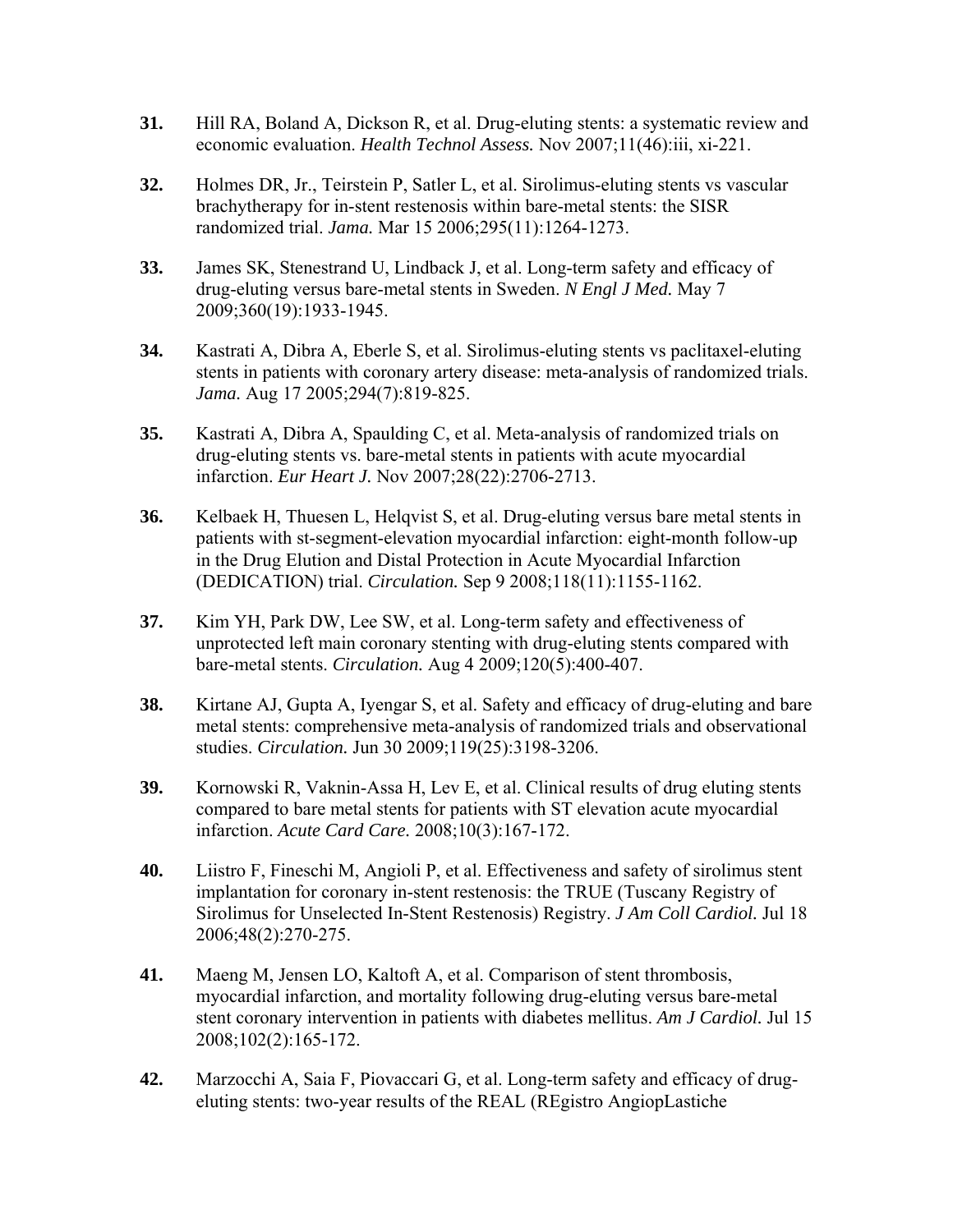dell'Emilia Romagna) multicenter registry. *Circulation.* Jun 26 2007;115(25):3181-3188.

- **43.** Mauri L, Silbaugh TS, Wolf RE, et al. Long-term clinical outcomes after drugeluting and bare-metal stenting in Massachusetts. *Circulation.* Oct 28 2008;118(18):1817-1827.
- **44.** Montalescot G, Brieger D, Eagle KA, et al. Unprotected left main revascularization in patients with acute coronary syndromes. *Eur Heart J.* Oct 2009;30(19):2308-2317.
- **45.** Neyt M, Van Brabandt H, Devriese S, De Laet C. Cost-effectiveness analyses of drug eluting stents versus bare metal stents: a systematic review of the literature. *Health Policy.* Jul 2009;91(2):107-120.
- **46.** Ortolani P, Balducelli M, Marzaroli P, et al. Two-year clinical outcomes with drug-eluting stents for diabetic patients with de novo coronary lesions: results from a real-world multicenter registry. *Circulation.* Feb 19 2008;117(7):923-930.
- **47.** Palmerini T, Marzocchi A, Tamburino C, et al. Two-year clinical outcome with drug-eluting stents versus bare-metal stents in a real-world registry of unprotected left main coronary artery stenosis from the Italian Society of Invasive Cardiology. *Am J Cardiol.* Dec 1 2008;102(11):1463-1468.
- **48.** Pasceri V, Patti G, Speciale G, Pristipino C, Richichi G, Di Sciascio G. Metaanalysis of clinical trials on use of drug-eluting stents for treatment of acute myocardial infarction. *Am Heart J.* May 2007;153(5):749-754.
- **49.** Patel MR, Dehmer GJ, Hirshfeld JW, Smith PK, Spertus JA. ACCF/SCAI/STS/AATS/AHA/ASNC 2009 Appropriateness Criteria for Coronary Revascularization. A Report of the American College of Cardiology Foundation Appropriateness Criteria Task Force, Society for Cardiovascular Angiography and Interventions, Society of Thoracic Surgeons, American Association for Thoracic Surgery, American Heart Association, and the American Society of Nuclear Cardiology. *Circulation.* Jan 8 2009.
- **50.** Percoco G, Manari A, Guastaroba P, et al. Safety and long-term efficacy of sirolimus eluting stent in ST-elevation acute myocardial infarction: the REAL (Registro REgionale AngiopLastiche Emilia-Romagna) registry. *Cardiovasc Drugs Ther.* Feb 2006;20(1):63-68.
- **51.** Pfisterer M, Brunner-La Rocca HP, Rickenbacher P, et al. Long-term benefit-risk balance of drug-eluting vs. bare-metal stents in daily practice: does stent diameter matter? Three-year follow-up of BASKET. *Eur Heart J. Jan 2009*;30(1):16-24.
- **52.** Rahel BM, Laarman GJ, Kelder JC, Ten Berg JM, Suttorp MJ. Three-year clinical outcome after primary stenting of totally occluded native coronary arteries: a randomized comparison of bare-metal stent implantation with sirolimus-eluting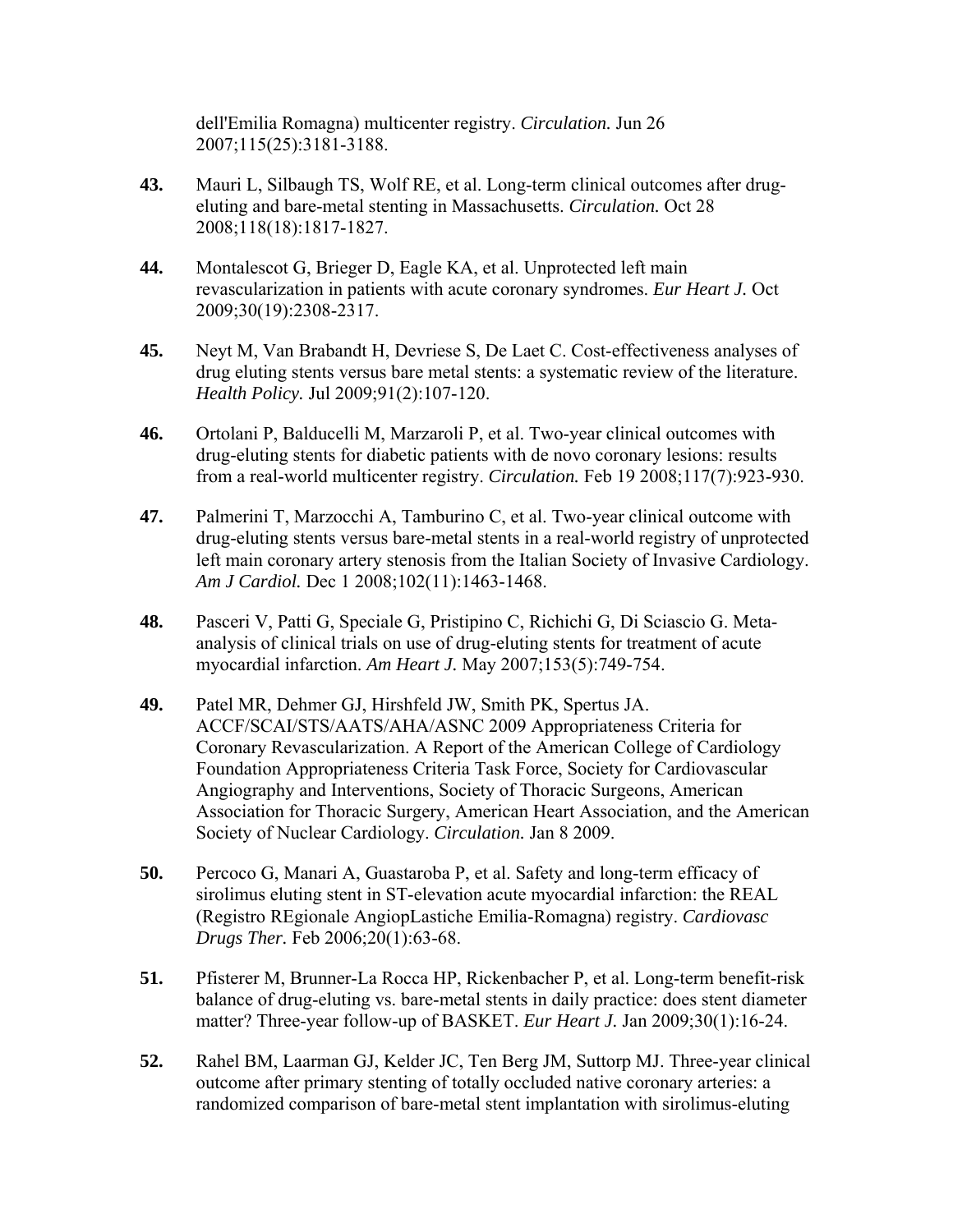stent implantation for the treatment of total coronary occlusions (Primary Stenting of Totally Occluded Native Coronary Arteries [PRISON] II study). *Am Heart J.*  Jan 2009;157(1):149-155.

- **53.** Rodriguez AE, Maree AO, Mieres J, et al. Late loss of early benefit from drugeluting stents when compared with bare-metal stents and coronary artery bypass surgery: 3 years follow-up of the ERACI III registry. *Eur Heart J.* Sep 2007;28(17):2118-2125.
- **54.** Serruys PW, Morice MC, Kappetein AP, et al. Percutaneous coronary intervention versus coronary-artery bypass grafting for severe coronary artery disease. *N Engl J Med.* Mar 5 2009;360(10):961-972.
- **55.** Sheiban I, Sillano D, Biondi-Zoccai G, et al. Incidence and management of restenosis after treatment of unprotected left main disease with drug-eluting stents 70 restenotic cases from a cohort of 718 patients: FAILS (Failure in Left Main Study). *J Am Coll Cardiol.* Sep 22 2009;54(13):1131-1136.
- **56.** Stettler C, Allemann S, Wandel S, et al. Drug eluting and bare metal stents in people with and without diabetes: collaborative network meta-analysis. *Bmj.*  2008;337:a1331.
- **57.** Stettler C, Wandel S, Allemann S, et al. Outcomes associated with drug-eluting and bare-metal stents: a collaborative network meta-analysis. *Lancet.* Sep 15 2007;370(9591):937-948.
- **58.** Stone GW, Ellis SG, Cox DA, et al. A polymer-based, paclitaxel-eluting stent in patients with coronary artery disease. *N Engl J Med.* Jan 15 2004;350(3):221-231.
- **59.** Stone GW, Ellis SG, O'Shaughnessy CD, et al. Paclitaxel-eluting stents vs vascular brachytherapy for in-stent restenosis within bare-metal stents: the TAXUS V ISR randomized trial. *Jama.* Mar 15 2006;295(11):1253-1263.
- **60.** Stone GW, Lansky AJ, Pocock SJ, et al. Paclitaxel-eluting stents versus baremetal stents in acute myocardial infarction. *N Engl J Med.* May 7 2009;360(19):1946-1959.
- **61.** Suttorp MJ, Laarman GJ, Rahel BM, et al. Primary Stenting of Totally Occluded Native Coronary Arteries II (PRISON II): a randomized comparison of bare metal stent implantation with sirolimus-eluting stent implantation for the treatment of total coronary occlusions. *Circulation.* Aug 29 2006;114(9):921-928.
- **62.** Thuesen L, Kelbaek H, Klovgaard L, et al. Comparison of sirolimus-eluting and bare metal stents in coronary bifurcation lesions: subgroup analysis of the Stenting Coronary Arteries in Non-Stress/Benestent Disease Trial (SCANDSTENT). *Am Heart J.* Dec 2006;152(6):1140-1145.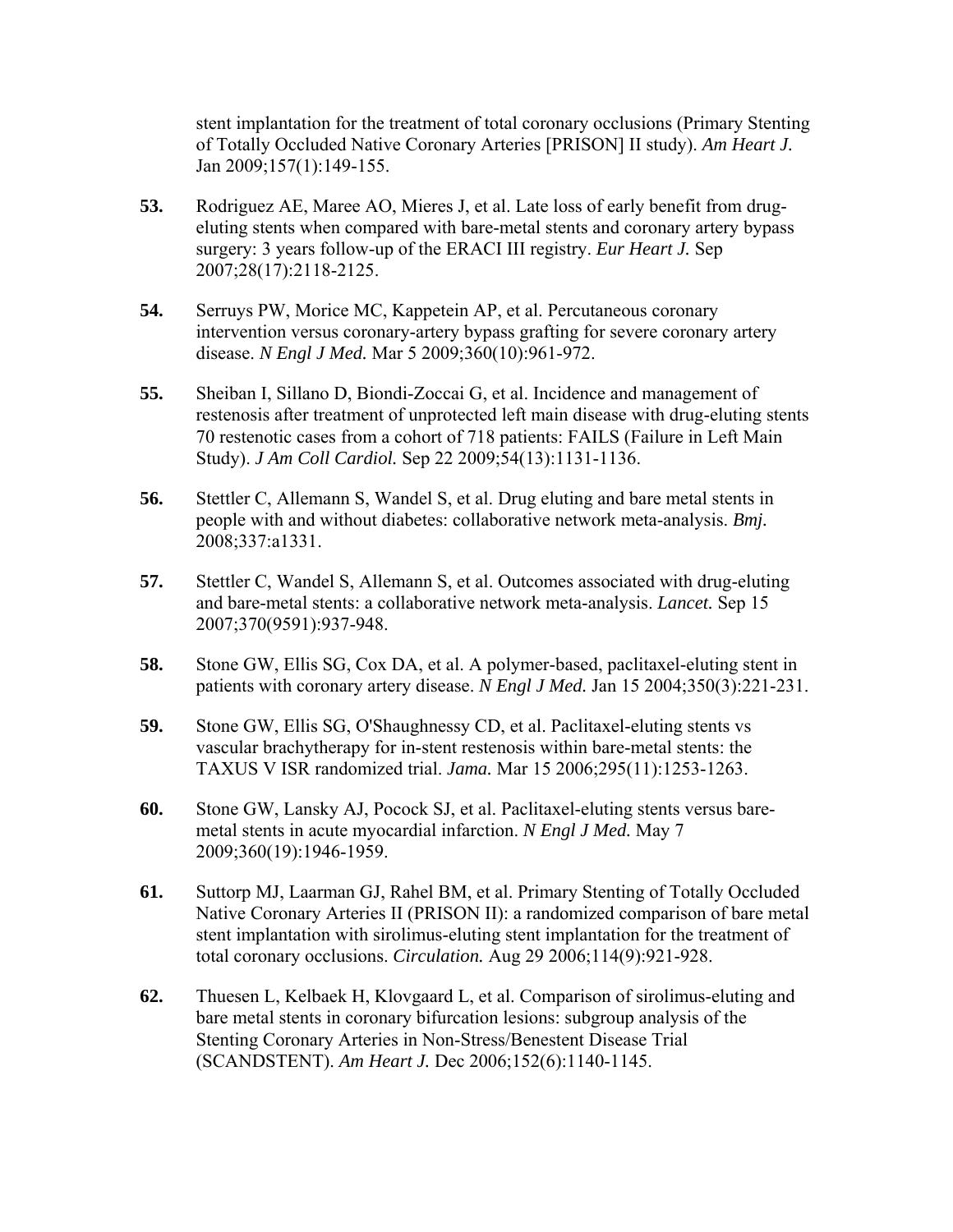- **63.** Tu JV, Bowen J, Chiu M, et al. Effectiveness and safety of drug-eluting stents in Ontario. *N Engl J Med.* Oct 4 2007;357(14):1393-1402.
- **64.** Vlaar PJ, Rihal CS, Singh M, et al. Safety and efficacy of drug-eluting stent for ST-segment elevation myocardial infarction in an unselected consecutive cohort. *Catheter Cardiovasc Interv.* May 1 2008;71(6):764-769.
- **65.** Werner GS, Krack A, Schwarz G, Prochnau D, Betge S, Figulla HR. Prevention of lesion recurrence in chronic total coronary occlusions by paclitaxel-eluting stents. *J Am Coll Cardiol.* Dec 21 2004;44(12):2301-2306.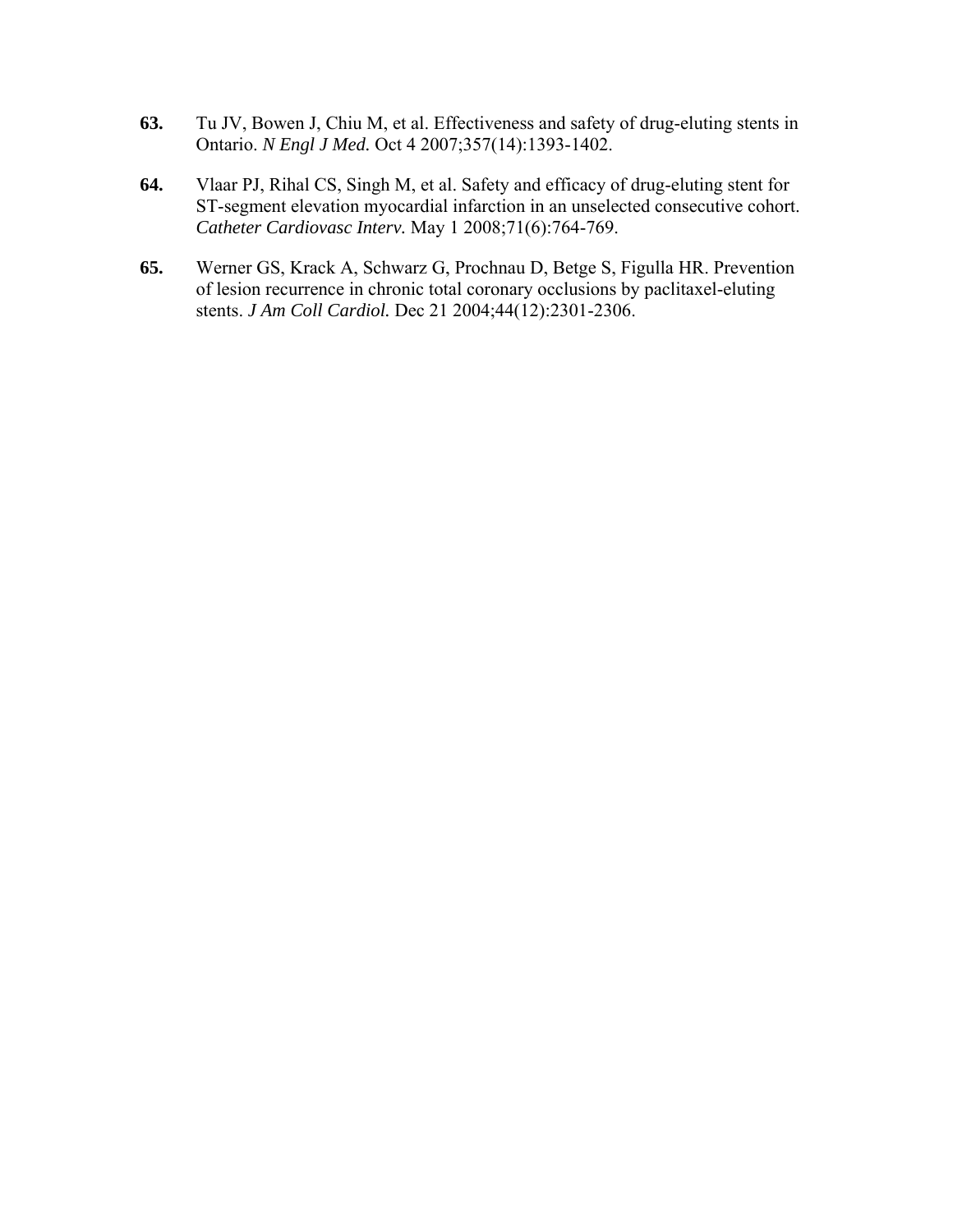

**Health Technology Clinical Committee Findings and Coverage Decision Topic: Cardiac Stent Meeting Date: May 8, 2009 Final Adoption:** 

#### **Number and Coverage Topic**

20090508A – Cardiac Stent: Drug Eluting Stents (DES) and Bare Metal Stents (BMS) for the treatment of coronary artery disease.

#### **HTCC Coverage Determination**

Cardiac Stent is a **covered benefit with conditions** consistent with the criteria identified in the reimbursement determination**.**

#### **HTCC Reimbursement Determination**

#### **Limitations of Coverage**

- 1) Bare Metal Stents are covered without conditions.
- 2) Drug eluting stents are conditionally covered, for patients with high risk of revascularization only, defined as:
	- a. Vessel diameter of less than 3 mm,
	- b. Lesions longer than 15 mm, or
	- c. Patients with diabetes mellitus.

#### **Non-Covered Indicators**

Drug eluting stents are not covered for other indications.

#### **Agency Contact Information**

| Agency                                      | <b>Contact Phone Number</b> |
|---------------------------------------------|-----------------------------|
| Labor and Industries                        | 1-800-547-8367              |
| Public Employees Health Plan                | 1-800-762-6004              |
| Health and Recovery Services Administration | 1-800-562-3022              |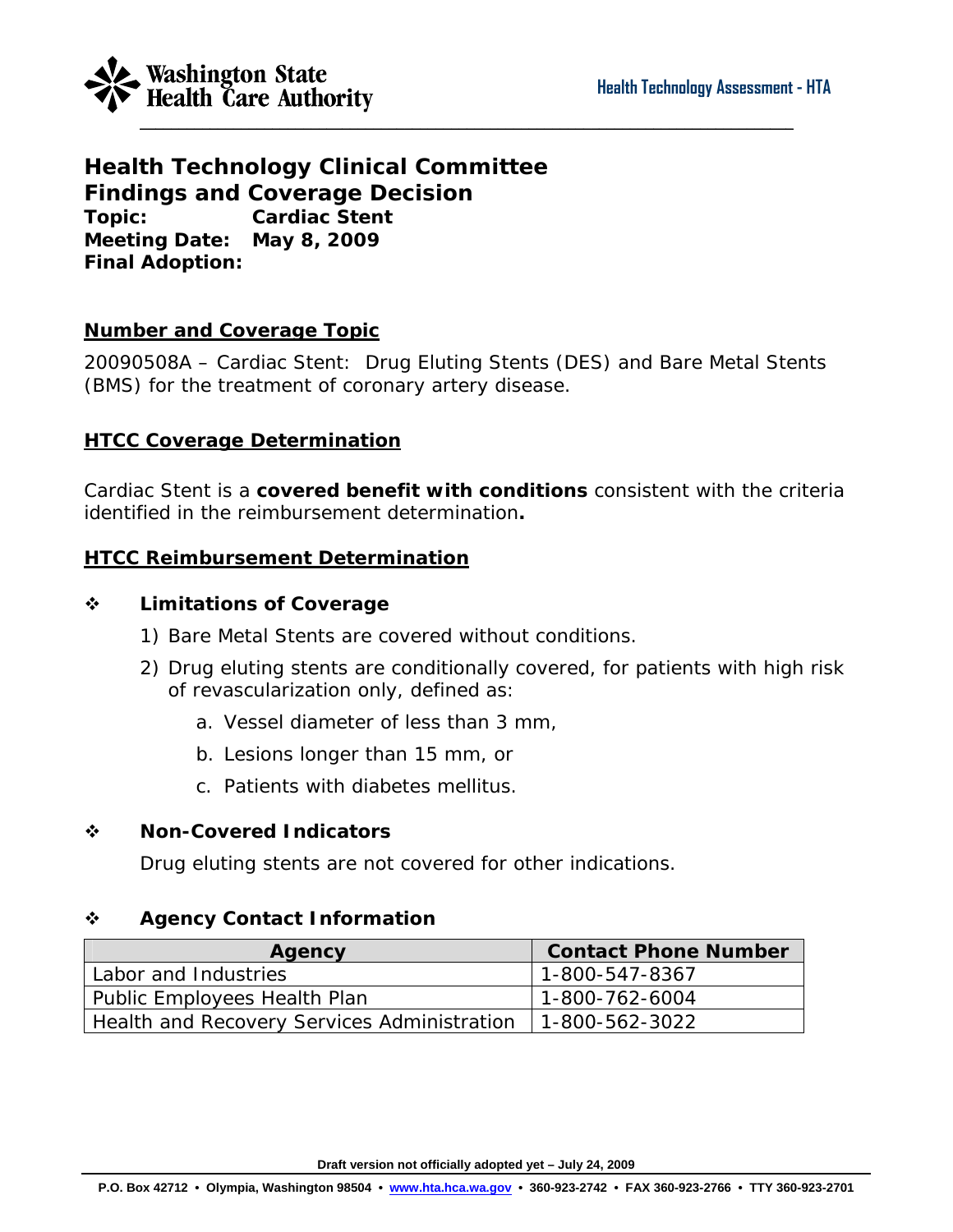

#### **Health Technology Background**

The Cardiac Stent topic was selected and published in August 2007 to undergo an evidence review process. Heart disease is the leading cause of death and disability in US: with 700,000 deaths. The most common heart disease in the US is coronary artery disease (CAD), which can lead to heart attack. CAD is a narrowing of one or more coronary arteries that result in an insufficient supply of oxygen to the heart muscle and is a leading cause of death in the US and developed countries. CAD may be asymptomatic or lead to chest pain (angina), heart attack, myocardial infarction (MI) or death. Prediction of which patients with CAD will have serious versus no or a mild symptom remains difficult.

Treatments include:

- Manage and reduce risk factors, such as: smoking, obesity, high blood pressure and cholesterol.
- Medication therapy beta blockers, nitrates, statins, antiplatelet agents and calcium channel blockers.
- Surgical treatment by mechanically opening the artery with a catheter with or without stent (percutaneous coronary intervention – PCI) and bypass surgery.

Use of PCI has steadily risen over past decade while bypass remains relatively unchanged. PCI accounts for over 60% of surgical treatment. Unanswered questions remain about best use of each option, when and for what patient. Cardiac Stents are small tubes placed in an artery to keep it open. Stents are either not coated (bare metal stents) or coated with a drug (drug eluting stents). Cardiac Stent potential advantages: physically opening the artery and being less invasive than bypass surgery. Cardiac Stent potential disadvantages: targeted solution to widespread disease, unclear protocols, clotting and re-operation. Important, unanswered questions remain about whether, when, and what type of stent placement is appropriate versus other medical management or surgery.

In March 2009, the HTA posted a draft and then followed with a final report from a contracted research organization that reviewed publicly submitted information; searched, summarized, and evaluated trials, articles, and other evidence about the topic. The comprehensive, public and peer reviewed, Cardiac Stent report is 175 pages, identified 304 potentially relevant citations; 10 previous health technology assessments or similar reports; 12 meta-analyses or pooled analysis, one of which was of non-randomized studies; 13 reports of long-term follow-up or sub-analyses to previous RCTs or new RCTs found; 26 non-randomized or registry studies and 1 full economic study and one systematic review.

An independent group of eleven clinicians who practice medicine locally meet in public to decide whether state agencies should pay for the health technology based on whether the evidence report and other presented information shows it is safe, effective and has value. The committee met on May 8th, reviewed the report, including peer and public feedback, and heard public and agency comments. Meeting minutes detailing the discussion are available through the HTA program or online at [http://www.hta.hca.wa.gov](http://www.hta.hca.wa.gov/) in the committee section.

**Draft version not officially adopted yet – July 24, 2009**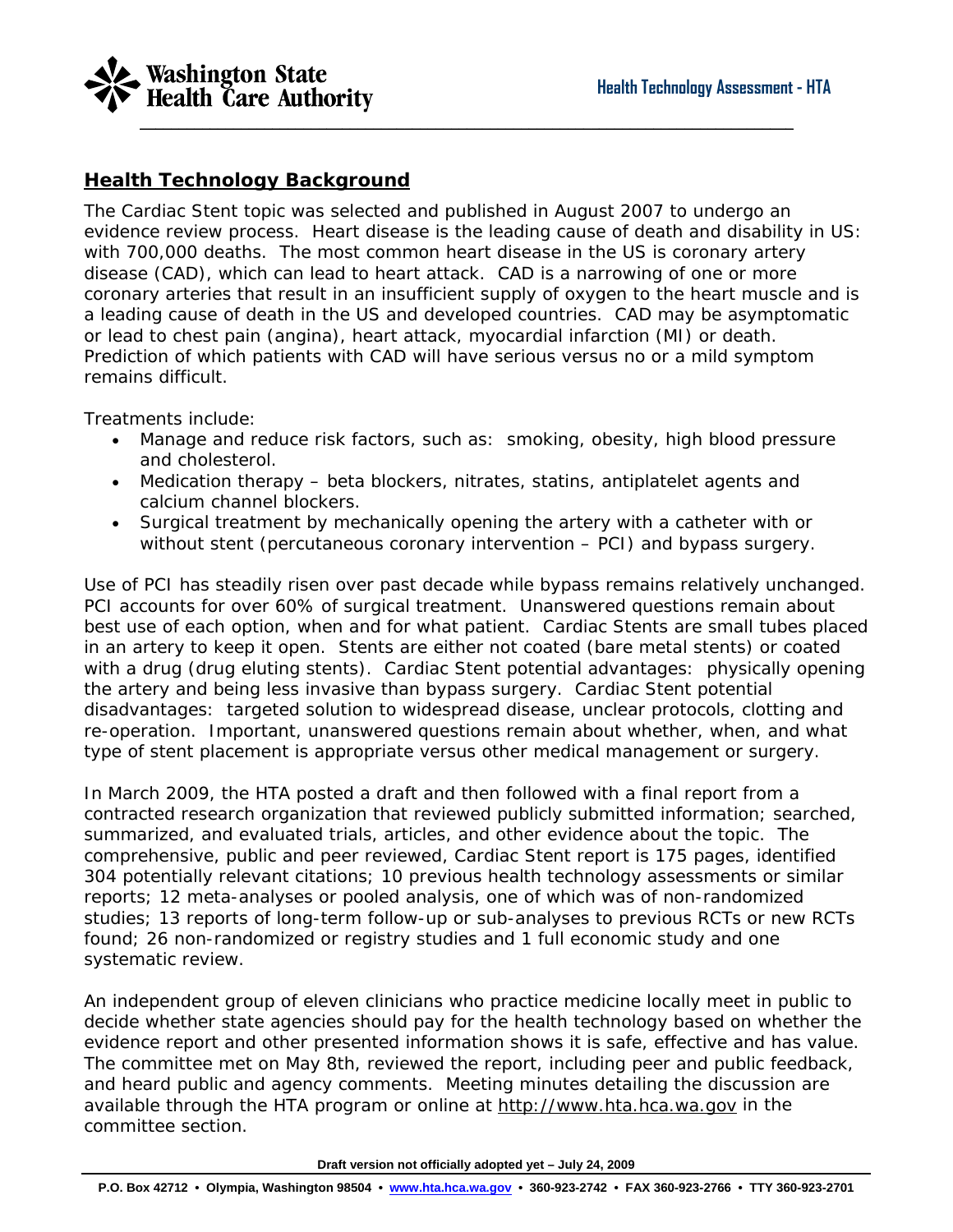

#### **Committee Findings**

Having considered the evidence based technology assessment report and the written and oral comments, the committee identified the following key factors and health outcomes, and evidence related to those health outcomes and key factors:

#### **1. Evidence availability and technology features**

The committee finds the following key factors relevant to the coverage decision:

- 1.1 The evidence based technology assessment report indicates that Coronary Artery Disease (CAD), a narrowing of the arteries that supply the heart with oxygen, is very common and is an important public health concern. Prediction of risk of serious complication is difficult: while the location and severity of obstructions are used, they do not always correlate with symptoms or outcome.
- 1.2 Treatment options for CAD to open the arteries include medical therapy and lifestyle management, percutaneous coronary intervention (PCI) a catheter with or without stenting, and coronary artery bypass grafting (CABG). Catheter based interventions that leave a stent to hold open the arteries can include bare metal stents (BMS) or drug eluting stents (DES).
- 1.3 The committee found that there was a large amount of randomized and observational studies available comparing DES and BMS on many of the important health outcomes they identified for stents. The committee relied most heavily, as did the evidence based technology assessment report, on one recent meta analysis of 38 trials including 18,000 patients, and summarized information from five previous health technology assessments, most conducted with their own meta-analysis, and one focusing on registry studies
- 1.4 The committee also considered additional evidence published after the draft and final evidence report. The final evidence report includes a brief summary of the study published after the draft which linked Medicare data with ACC registry data, *Douglas*, et. al. An uncorrected proof of this registry study contained summary information on data of 260,000 over 65 year old Medicare patients for up to 30 months. Two additional study abstracts were published one day prior to the meeting. The studies were briefly reviewed by the evidence review vendor and made available to committee members. First, a registry follow-up study from Sweden (*SCAAR 2*) on 47,967 patients through 2006 that were followed from one to five years. A second randomized trial, *Stone, et al*, of 3006 patients comparing BMS and DES in patients with ST-segment elevation myocardial infarction.

#### **2. Is the technology safe?**

The committee found that stent thrombosis was the most significant safety outcome measure, and discussed briefly bleeding and stent fracture. The report identified the following evidence:

- 2.1. The evidence based technology assessment report indicated that stent thrombosis is a rare, but serious complication (generally occurring in about 1.5% of cases) with potentially higher rates in DES. This topic prompted a review of evidence by an FDA panel in 2006 that concluded DES used for approved indications (single, new lesion of certain size) and with antiplatelet therapy is prescribed for at least 1 year (instead of 3 to 6 months) were safe. From the most recent meta-analysis with four year follow up, thrombosis rates are low and not statistically different: 1.4% SES; 1.7%PES and 1.2%BMS; though the evidence review indicates that even large studies may be underpowered to detect statistically significant differences.
	- **Draft version not officially adopted yet July 24, 2009**  2.1.1. The evidence based technology assessment report summarized seven HTA's, including one HTA of registry data: most concluded no statistically significant difference, though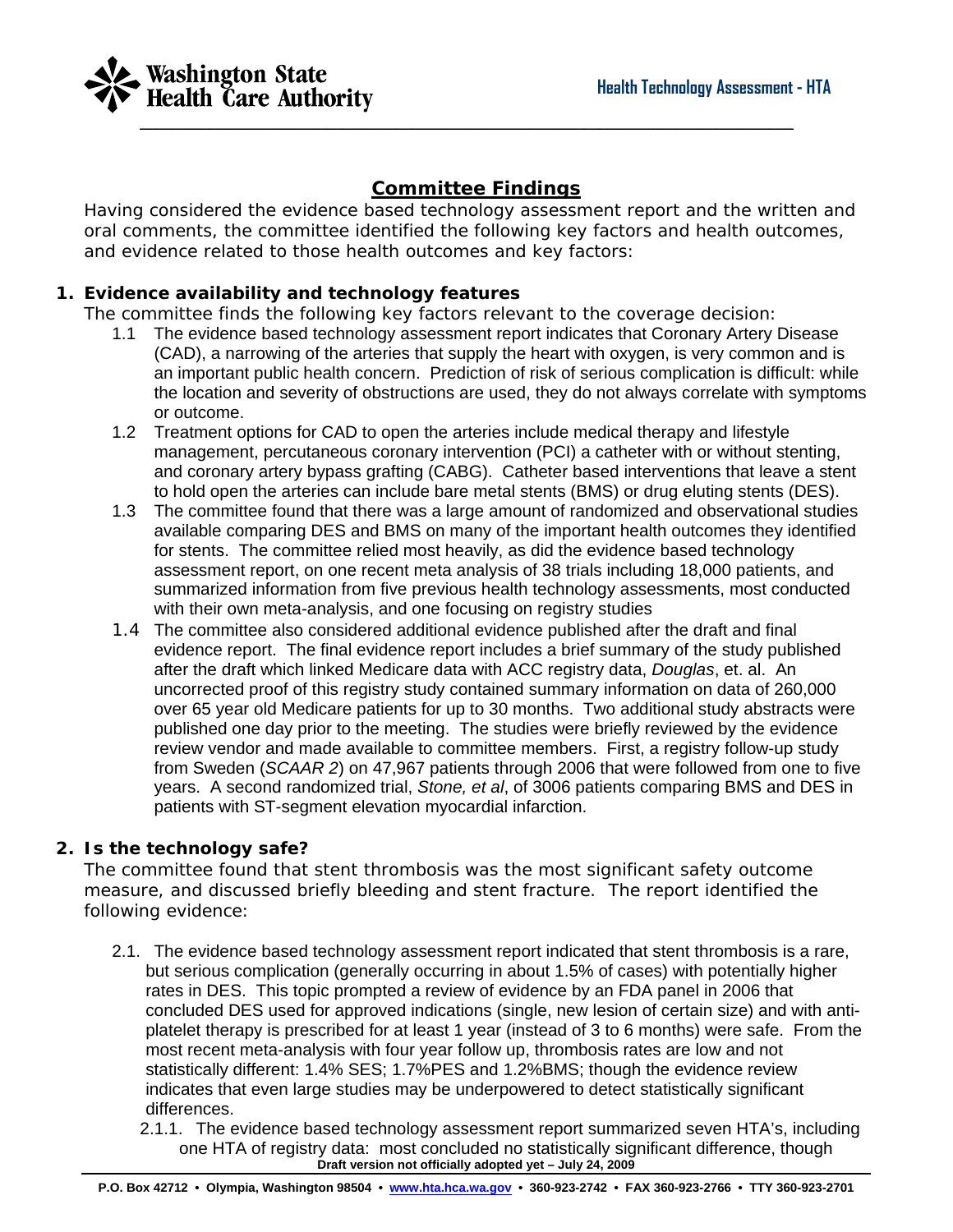

several indicated they may be underpowered, three reported there was a higher risk of stent thrombosis with DES.

- 2.1.2. The evidence based technology assessment also included a summary from Stettler's more recent meta-analysis of randomized trials related to thrombosis (included 24 trials and 12,973 patients which showed an overall rate of thrombosis at 1.4% and no statistically significant difference between BMS and DES in up to four years, though some statistical differences were observed in subgroups comparing SES, PES and BMS and short versus longer time periods. Adherence and length of anti-platelet therapy are not well documented in trials, though a 2008 Stettler updated meta-analysis found no statistically significant difference in thrombosis rates, regardless of anti-platelet therapy regimen.
- 2.2. Stent Thrombosis in special populations (diabetics and acute MI): Most HTA's and the Stettler meta-analysis in specific subpopulations generally reported no statistically significant difference between BMS and DES in stent thrombosis rates. One HTA noted patients more likely to benefit from DES to be diabetic patients, small vessels, and chronic kidney disease, were at the same time at higher risk for developing late stent thrombosis. Although, one HTA of registry data indicated higher in-stent thrombosis with DES (2.4 to 4.4%) versus BMS (0.8%).
- 2.3. Bleeding and Stent Fracture: the evidence based technology assessment report reviewed these safety issues, however no randomized studies or HTA's compared DES to BMS for this outcome. One non-randomized study compared different DES patients, with overall rates of bleeding at 3.1%, patients on dual antiplatelet use and over age 65 were significant risk factors for major bleeding in DES patients.

#### **3. Is the technology effective?**

The committee found that there were four key health outcomes that were most significant in assessing the technology's effectiveness. The report identified the following evidence:

- 3.1. Freedom from Overall and Cardiac Mortality:
	- 3.1.1. The evidence based technology report includes death, and specifically cardiac-related death, as a key health outcome in treatments for cardiac artery disease and core evidence indicates no difference between DES and BMS. It was noted both by the evidence review and committee members that the updated FDA recommendation to continue dual antiplatelet therapy for one year in DES patients may be a related factor that was not separately reported in many studies.
	- 3.1.2. The evidence review of previous HTA and the meta-analysis report no statistically significant difference in overall or cardiac mortality between DES and BMS up to four years.
	- 3.1.3. Studies including registry data cite the SCAAR (Sweeden) where authors found increased risk of death with DES at 6 months and 3 years (relative risk of 1.18%). In other registry studies, the findings were mixed, with six suggesting no difference; and three showing higher BMS risk.
	- 3.1.4. Freedom from mortality in elderly subpopulation. The Douglas study (not critically appraised) of Medicare patients indicates a 3% higher risk of mortality from BMS than DES.
	- 3.1.5. Freedom from mortality in acute MI subpopulation. The evidence based technology report summarized results from one recent HTA, a meta-analysis and three recent RCT's that concluded no statistically significant difference in DES and BMS groups with acute MI for mortality.

**Draft version not officially adopted yet – July 24, 2009**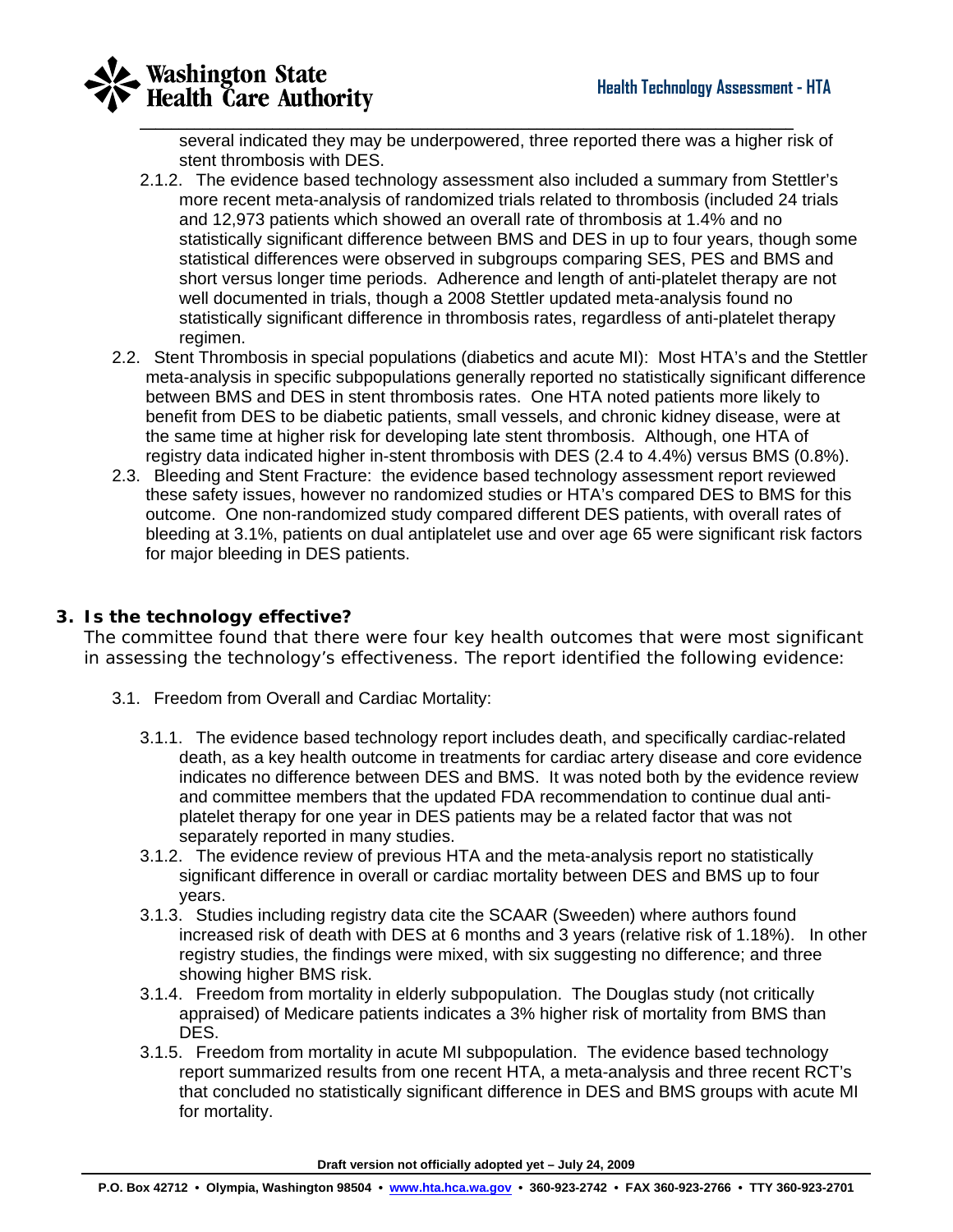# **Washington State**<br>Health Care Authority

3.1.6. Freedom from mortality in diabetics subpopulation. The evidence based technology report indicates that diabetics tend to have multi-vessel disease, smaller coronary arteries, and longer lesions. Previous HTAs had only limited evaluation of diabetics, but recent meta-analysis reported a two fold increase in mortality for diabetic patients receiving less than 6 months of dual anti-platelet therapy. Three recent meta-analyses indicate that the overall mortality risk is similar between BMS and DES.

\_\_\_\_\_\_\_\_\_\_\_\_\_\_\_\_\_\_\_\_\_\_\_\_\_\_\_\_\_\_\_\_\_\_\_\_\_\_\_\_\_\_\_\_\_\_\_\_\_\_\_\_\_\_\_\_\_\_\_\_\_\_\_\_\_\_\_\_\_\_\_\_\_\_\_\_\_\_\_\_\_\_\_\_

- 3.2. Freedom from MI
	- 3.2.1. The evidence based technology report and committee agreed that subsequent myocardial infarction (MI or heart attack) is a key health outcome in treatments for cardiac artery disease, including stents and core evidence indicates no difference between DES and BMS.
	- 3.2.2. The evidence review of previous HTAs , the Stettler meta-analysis and two other metaanalyses report no statistically significant difference in MI between DES and BMS in trials with two to five years follow up. One meta-analysis with follow up at 6 to 12 months reported lower MI with DES (3.3%) than BMS (4.2%).
	- 3.2.3. Freedom from MI in diabetics subpopulation. The evidence based technology report focused on the recent meta-analysis with up to four years follow up indicating no difference in MI outcomes between BMS and DES diabetic patients.
	- 3.2.4. Freedom from MI in acute MI subpopulation. The evidence based technology report focused on the recent meta-analysis with up to four years follow up indicating no difference in MI outcomes between BMS and DES in acute MI patients.
	- 3.2.5. Freedom from MI in elderly subpopulation: The evidence report summarized the Douglas study (not critically appraised) finding a higher rate of MI (1.4% risk difference) in BMS patients.
- 3.3. Freedom or reduction of Target vessel revascularization/target lesion revascularization (TVR)
	- 3.3.1. The evidence based technology report and committee agreed that TVR, or repeat procedures to open the same vessel, is a key health outcome in stent comparisons and that DES results in 11% fewer TVR than BMS.
	- 3.3.2. The committee discussed the implication of dual anti-platelet therapy and whether that impacts revascularization rates.
	- 3.3.3. The evidence review of previous HTAs, the Stettler meta-analysis and two other metaanalyses report a lower rate of TVR using DES compared to BMS. The Stettler metaanalysis reported a revascularization rate of DES at 6.9% to 9.0% and BMS at 19.0% with up to 4 year's follow up – this represents an 11.1% reduction.
	- 3.3.4. Revascularization rates in studies of the Acute-MI subpopulation also reported decreased revascularization using DES (4.8% to 5.1%) versus BMS (12.0% to 13.1%).
	- 3.3.5. Revascularization rates in HTA's and meta-analysis of the diabetic subpopulation also reported significant decreased revascularization using DES, regardless of use of dual anti platelet therapy, out to one year DES (6.3% to 11.3%) versus BMS (19.3% to 31.1%).
	- 3.3.6. Revascularization rates in studies of the elderly subpopulation reported a no difference in revascularization rate between DES (23.5%) and BMS (23.4%) at 30 months.
- 3.4. Quality of Life
	- 3.4.1. The evidence based technology report included quality of life as a key outcome, but studies did not report or define this measure. The committee commented that quality of life is important and future studies should include this outcome. Additionally, TVR is a part of a quality of life where less need for re-surgery would be positive but the metric is incomplete and it appears that short term results may favor DES but longer term results are similar.

**Draft version not officially adopted yet – July 24, 2009**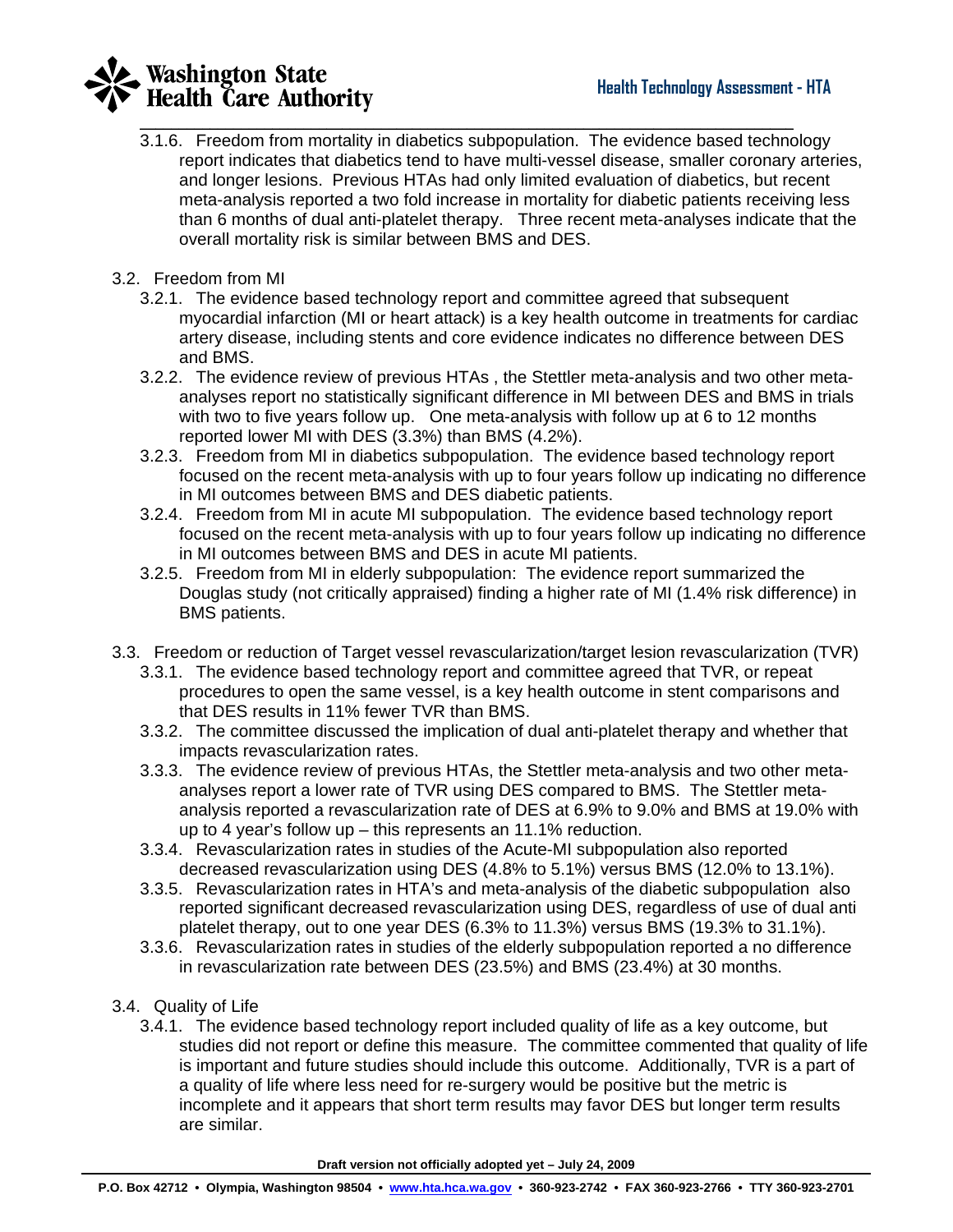

#### **4. Is the technology cost-effective?**

The committee found that there was key information about cost and value:

- 4.1. There remains uncertainty regarding efficacy, effectiveness, and safety of DES versus BMS and differing assumptions contribute to variability in cost analysis. The incremental cost effectiveness ratios (ICER) were most influenced by the price premium of DES.
- 4.2. The evidence included 43 cost effectiveness studies, but focused on evidence from previous HTA's which concluded that DES might be cost effective in higher risk patients and not costeffective with low risk patients; when more realistic assumptions and data values were used, DES may be cost effective only under very limited circumstances, and several studies were industry supported.
- 4.3. Price premium for DES in HTA's ranged from \$563 Euro to \$1,299. ICER for use of DES ranged from a low of \$27,540 to a high of \$1,099,858 QALY; with the four economic analyses performed as part of HTA's ranging from \$64,394 to over 1 million Euros. ICER's for repeat revascularizations ranged from \$1,650 to \$7,000.
- 4.4. Washington state use data from the COAP database which gathers information on all WA procedures, from 2004 to 2007, BMS was used 15% and DES 85%.
- 4.5. State agency cost data: Utilization at the three agencies over the same time period is 15% BMS and 83% DES.

#### **Committee Conclusions**

Having made findings as to the most significant and relevant evidence regarding health outcomes, key factors and identified evidence related to those factors, primarily based on the evidence based technology assessment report, the committee concludes:

#### **5. Evidence availability and technology features**

The committee concludes that the best available evidence on cardiac stents has been collected and summarized, and the overall quality of this evidence is high and robust as follows:

- 5.1. There was a large amount of high quality, randomized and observational studies available comparing DES and BMS on many of the important health outcomes they identified for stents. The committee relied most heavily on a recent meta analysis of 38 trials including 18,000 patients, and summarized information from five previous health technology assessments.
- 5.2. Randomized or well designed controlled trials provide the highest level of confidence for proving efficacy, especially with adequate participants, assessment of all patient centered health outcomes, and for sufficient duration. The very recent registry studies may provide additional information (e.g. rare complications and additional subpopulation data) but should not be relied upon as the basis to overturn the RCT results. Recently published articles not included in critical appraisal were considered, but would not be relied upon for final determination without seeking additional review by evidence vendor.
- 5.3. Heart disease is a burdensome condition with potentially significant and life threatening outcomes. It is widespread condition with imprecise measures of those at risk for life threatening outcomes and thus is a significant health concern to ensure the right treatment for those at high risk as well as low risk.
- **Draft version not officially adopted yet July 24, 2009**  5.4. Many treatments, including non-invasive treatments, are covered by agencies. The type of stent selected (issue for current review) does not have an effect on mortality or heart attack –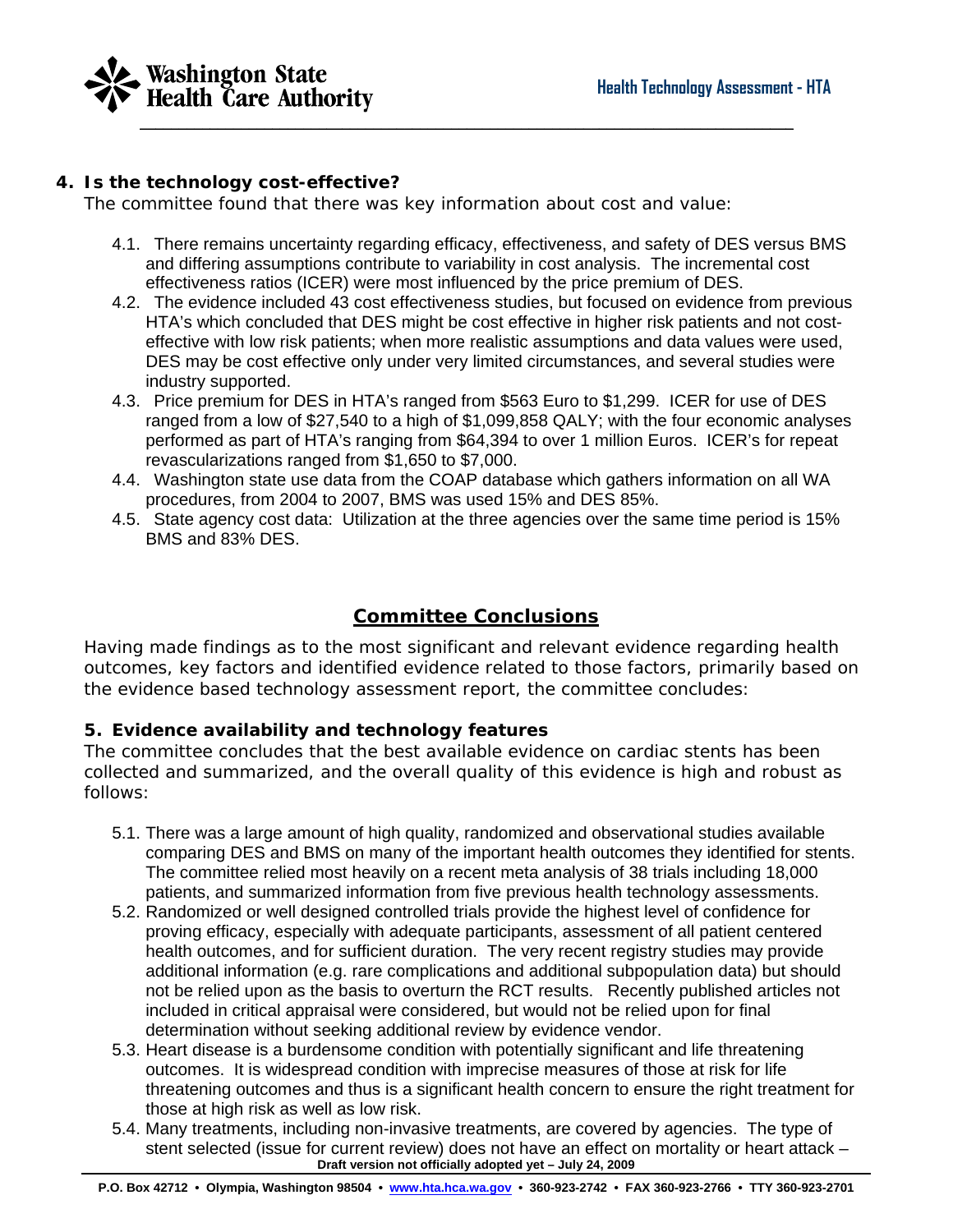



the two potentially life threatening outcomes, but may impact need for revascularization need and cost.

#### **6. Is it safe?**

The committee concludes that the comprehensive evidence reviewed shows that the DES and BMS have been proven equally safe. Key factors to the committee's conclusion included:

- 6.1. *Morbidity related to Stent Thrombosis:* The committee agreed with the evidence report conclusions that these are rare events, where even the larger RCT's and observational data may not be powered to detect. However, the best available meta analysis of RCT data shows difference relied heavily on the most recent meta-analysis with four year follow up: 1.4% SES; 1.7%PES and 1.2%BMS.
- 6.2. *Bleeding:* the committee concluded that bleeding is a very serious complication. Due to dual anti-platelet therapy proscribed with DES, this complication could be higher in DES; but not enough information and registry data, though lower quality, showed equivalence with 3.4% BMS vs 3.6% DES rate.
- 6.3. *Stent Fracture:* The committee agreed that this issue was not applicable since evidence was not obtainable on this outcome and no other reason to believe rates between the two stent types would be different.

#### **7. Is it effective?**

The committee concludes that the comprehensive evidence reviewed shows that the DES technology has been proven equally effective to BMS, and more effective than BMS in one area:

- 7.1. The committee identified four key health outcomes that impacted effectiveness; with three have high quality evidence available.
- 7.2. *Freedom from Cardiac Mortality:* the committee concluded that data from multiple RCTs demonstrated that there is no overall or cardiac related benefit with DES compared to BMS.
- 7.3. *Freedom from Myocardial Infarction (MI):* the committee concluded that the data from multiple RCTs demonstrated that there is no benefit from DES compared to BMS in reducing rates of MI.
- 7.4. *Freedom or reduction of revascularization (TVR):* the committee concluded that data from multiple RCTs demonstrates a benefit of an 11% reduction in the rate of revascularization with use of DES compared to BMS.
- 7.5. *Quality of Life:* the committee believes that quality of life is an important health outcome to demonstrate overall effect of treatment, but concluded that there was not reliable data to conclude whether DES provided a benefit over BMS. The committee discussed the previous revascularization reduction as a component of quality of life

#### **8. Is it cost-effective?**

The Committee concludes that the comprehensive evidence review shows that the DES technology is less cost-effective overall. However, the committee also addressed costeffectiveness in a certain situation, for high risk patients, and was split with five finding that DES were more cost effective and five finding that DES was unproven or less costeffective for this population.

**Draft version not officially adopted yet – July 24, 2009**  8.1. The committee noted that the evidence review contained multiple cost effectiveness studies and agreed that the most important factors were the cost premium for DES, but also discussed the cost of medications, revascularization cost, issue of lack of ability to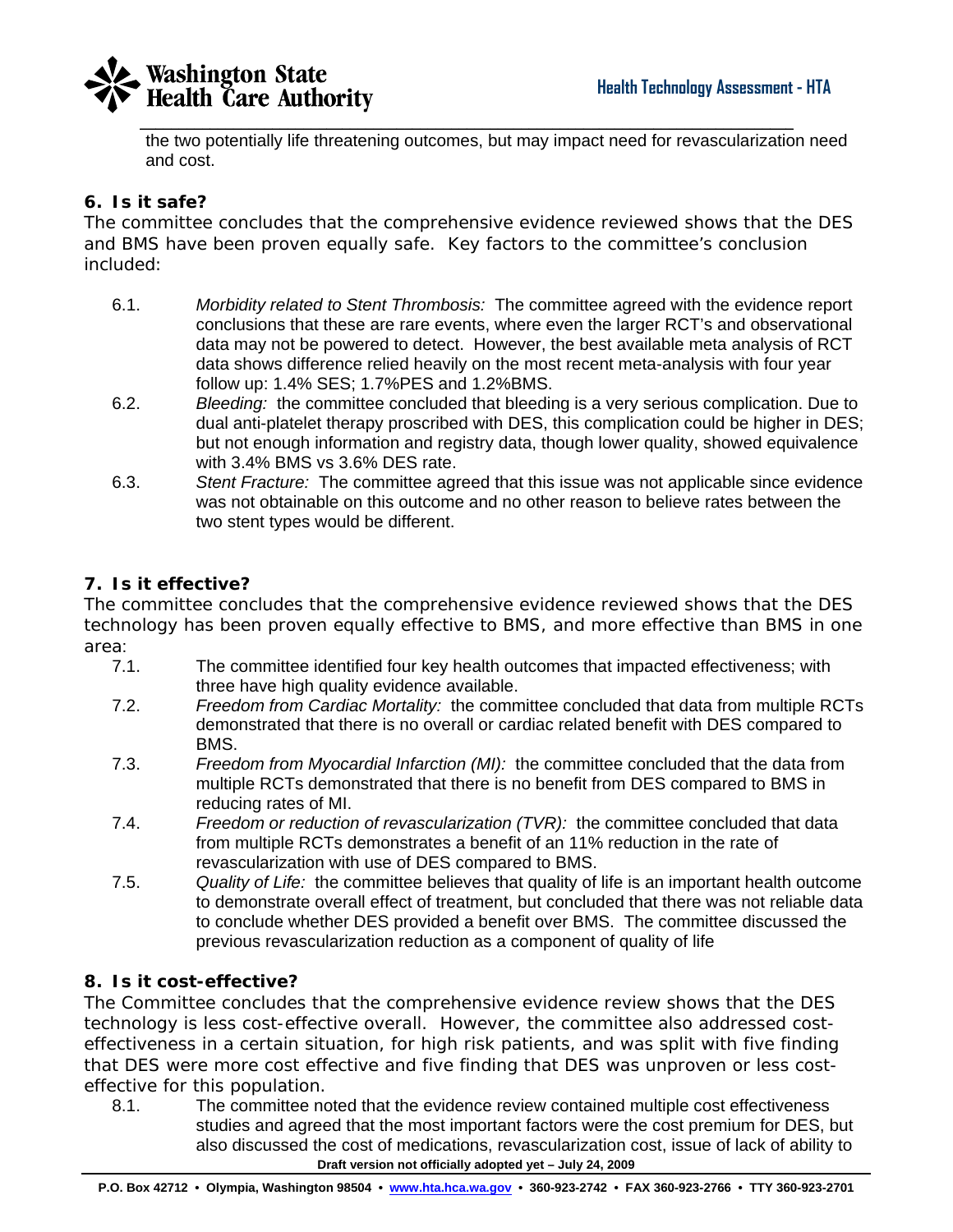

demonstrate higher overall efficacy, and the concept of measuring DES in terms of cost per revascularization versus cost per QALY (which takes revascularization and other factors into account).

- 8.2. The committee agreed that overall, DES is not cost-effective, especially considering the state's \$3,600 differential, where lower price premiums produced staggering cost per QALYs.
- 8.3. For certain subpopulations of high risk patients, some HTAs reported, and five committee members agreed that DES is cost-effective.

#### **9. Medicare Decision and Expert Treatment Guidelines**

The committee deliberations included a discussion of National Medicare Decisions and expert treatment guidelines, and an understanding that the committee must find substantial evidence to support a decision that is contrary. RCW 70.14.110. Based on the following, the Committee concludes that a decision consistent with two expert treatment guidelines and contrary to the National Medicare Coverage Decision and one treatment guideline is justified:

- 9.1. Centers for Medicare and Medicaid Services (2008) there is no national coverage decision (NCD) relating to drug eluting versus bare metal stents. There is coverage memo on percutaneous intervention overall (PTA) which covers treatment with conditions: PTA (with and without a placement of a stent) is covered when used in accordance with FDA approved protocols for treatment of atherosclerotic lesions of a single coronary artery for patients for whom the likely alternative treatment is coronary bypass surgery and who exhibit the following characteristics: (1) angina refractory to optimal medical management; (2) objective evidence of myocardial ischemia; and (3) lesions amenable to angioplasty.
- 9.2. Guidelines -- No guidelines for clinical care or appropriateness have been published regarding the use of BMS versus DES. The most comprehensive guideline, a joint ACC/AHA guideline addresses broader perspectives on setting and issues involved in the decisions leading to coronary stent placement as well as other treatments.
- 9.3. Two other organizations, England's NHS and Ontario's OHTAC have recommendations for use of DES in narrow lesions (<3.0 or 2.75mm) long lesions (>15 or 20 mm). Patients with diabetes and a price differential cap of \$300 pounds are additional limits.

#### **Committee Decision**

Based on the deliberations of key health outcomes, the committee decided that it had the most complete information: a comprehensive and current evidence report, public comments, additional just published studies, input from a clinical expert, and agency and state utilization information. The committee concluded that the current evidence on Cardiac Stents demonstrates that there is sufficient evidence of a health benefit to cover the use of cardiac stents, but limit the use of Drug eluting stents to certain circumstances. The committee considered all the evidence and gave greatest weight to the evidence it determined, based on objective factors, to be the most valid and reliable. The committee found that drug eluting stents were proven to be equivalent to bare metal stents in safety and efficacy overall. The committee found that drug eluting stents were proven to be more effective in one area: reducing revascularization, and were proven to cost more.